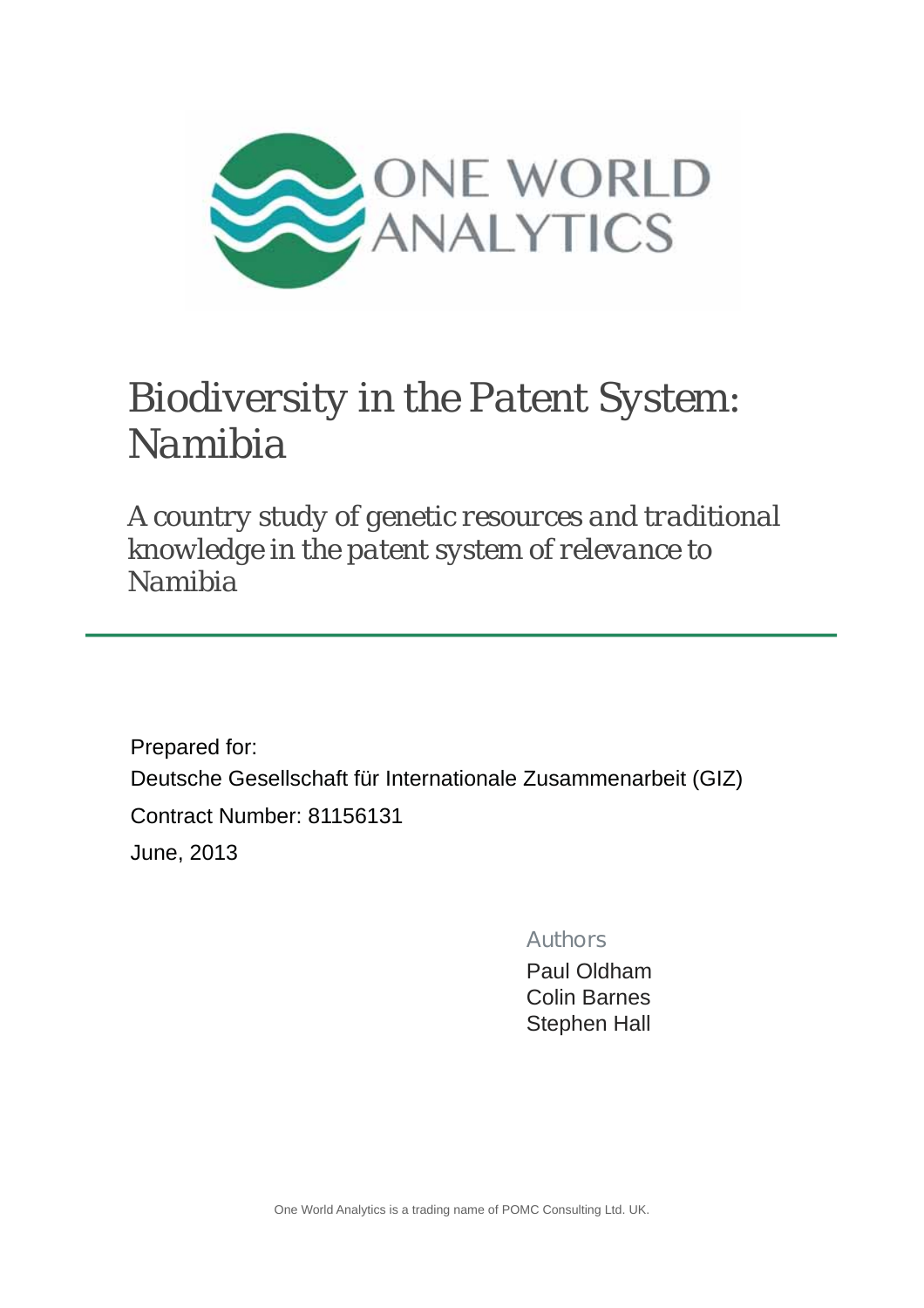#### **Introduction**

This report presents the results of analysis of patent activity for genetic resources and traditional knowledge from Namibia. The report is divided into three sections:

Section 1 provides an overview of biodiversity in Namibia based on information from the Global Biodiversity Information Facility and introduces the patent data.

Section 2 provides a general overview of patent activity for species known to occur in Namibia in the period 1976-2010. This is followed by detailed analysis of patent documents that make reference to Namibia and data based on species that are limited to distribution in Namibia.

Section 3 provides a set of short summaries for species that are a focus of patent activity. This information will also be made available online for further research through the Access and Benefit Sharing Patent Index (ABSPAT).1

The report was prepared using large scale text mining of patent data for species names and country names. This data was then combined with taxonomic information from the Global Biodiversity Information Facility. Additional patent research was conducted using the commercial Thomson Innovation database and processed using a variety of software tools.

Patents are an important indicator of investments in research and development directed to the development of commercial products. The aim of the report is to identify potential opportunities for economic development in support of conservation by identifying existing research and development involving species from Namibia. The research did not investigate the terms and conditions under which patent applicants obtained the genetic resources and traditional knowledge disclosed in the patent document. Therefore the report does not consider the problem of biopiracy or misappropriation of genetic resources and traditional knowledge.

The research was limited to searches of patent data from the United States, the European Patent Office and the international Patent Cooperation Treaty in the period 1976-2010. As such, the research is limited to the major patent offices for this period. We do not consider patent activity prior to 1976 or after 2010 except through patent family information and citation data. As such the report provides a baseline for patent activity involving species from Namibia as a basis for further research.

Our research focused primarily on documents that make reference to Namibia and to cases where existing distribution data suggests Namibia is a likely source for the species. This imposes two limitations on the research. First, we focus on identifying species that are a focus of existing research and development. However, the report does not seek to provide the complete global patent landscape for an individual species. Second, because we focused on identifying species from a country we did not search patent data for references to regions (i.e. Africa) or sub-regions (i.e. Southern Africa) in the patent data. To address this issue we deliberately highlight cases where a species is distributed in more than one African country.

<sup>1</sup> ABSPAT is available at http://www.abspat.net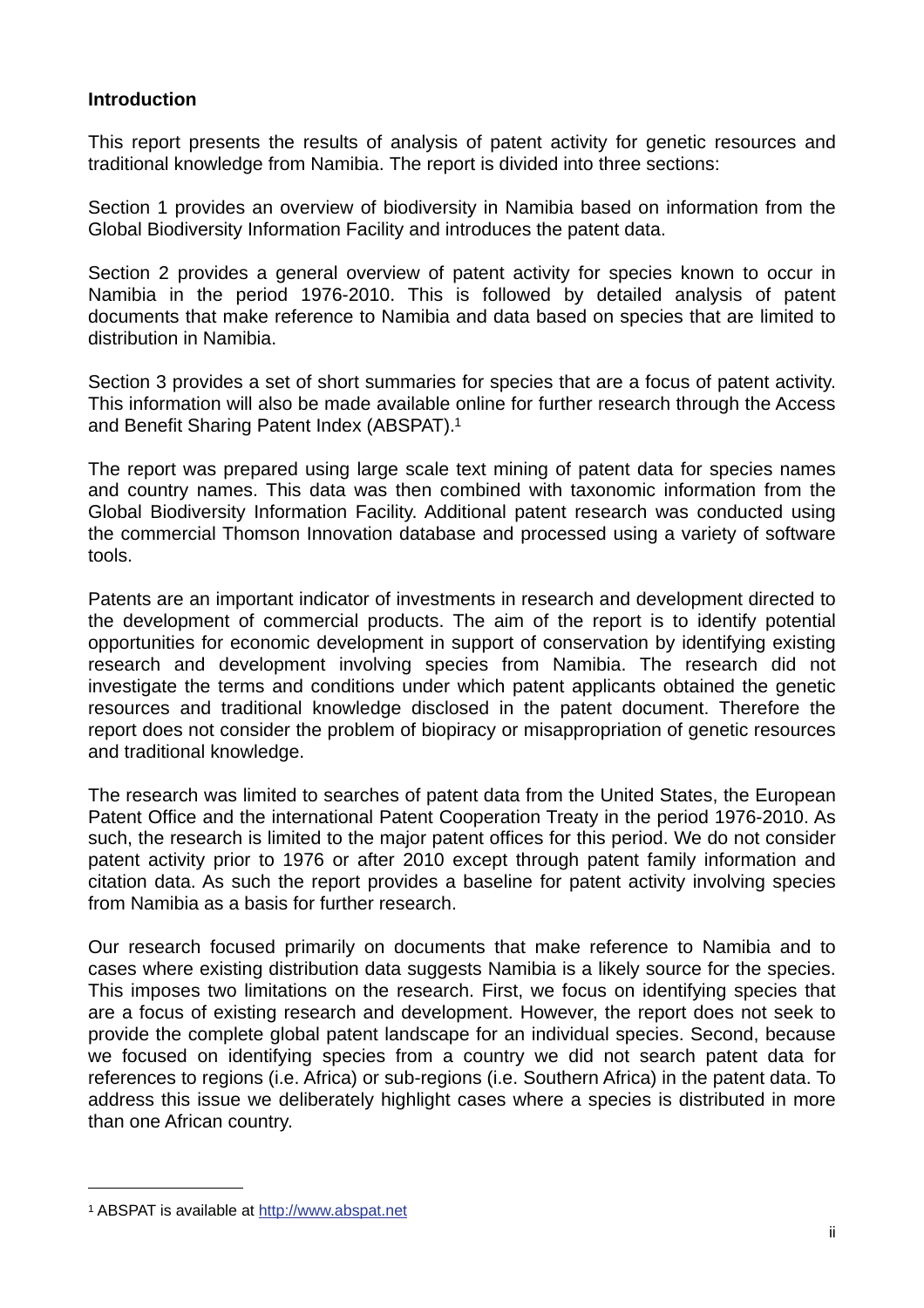This report is one in a series of reports on patent activity for species from African countries. The following observations are based on the research for the six African country reports to date and form the main recommendations arising from the research.

## **Taxonomic Research:**

- 1. There is a need to improve the availability of taxonomic information for each country. In the absence of taxonomic information it is not possible to identify genetic resources that are relevant to a particular country in patent data and any relevant opportunities for economic development. African countries could consider giving greater priority to taxonomic research and making taxonomic information available through GBIF;
- 2. Georeferencing of the coordinates for the locations of species is an important standard in modern biodiversity research. Georeference data can be used to identify where species have been recorded in a country and also where biodiversity research has been concentrated. In our view georeferencing is an underutilized tool for identifying where species are located as a basis for engaging with indigenous and local communities to consider potential development opportunities. We recommend greater attention to georeferencing and its use for engagement with relevant indigenous and local communities;
- 3. Taxonomic research does not attract investment because it appears to be remote from economic considerations. In practice taxonomic information is vital to identifying opportunities for development that is supportive of the objectives of the Convention on Biological Diversity and its Nagoya Protocol.
- 4. Taxonomic information is also important for the capacity of countries to monitor compliance with the Nagoya Protocol by improving baseline data on the species within a country. Advancing knowledge and understanding of biodiversity and the traditional knowledge of indigenous and local communities has an important role to play in long term monitoring under the Nagoya Protocol.

# **The Patent System:**

- 1. Patent documents are frequently unclear on the precise origin or source of genetic resources and associated traditional knowledge. In addition very limited information is available on the terms and conditions of acquisition of genetic resources and traditional knowledge. This could be improved through enhanced disclosure of origin measures as advanced by the African Group and discussed in greater detail elsewhere;**<sup>2</sup>**
- 2. Species are commonly distributed in more than one country. It is important that African countries include requirements in access and benefit sharing agreements to clearly specify the source of genetic resources and associated traditional knowledge in any patent applications that may arise under the terms of an agreement. When combined with the enhanced disclosure measures noted above this would greatly improve capacity to monitor patent activity under the terms of the Nagoya Protocol;
- 3. One of the major issues that emerged in the research is the problem of *essential incorporation* of species into patent claims. Patent applicants frequently list very large numbers of species, or make reference to genera and families, with the purpose of incorporating all members of a genus or family into the scope of the patent claims. Typically these applications did not involve collection or use of many of the species that are listed. The aim of essential incorporation is to prevent others from using compounds, extracts or ingredients from these species in similar inventions or products. Where granted these patents are likely to have negative consequences for researchers

<sup>2</sup> Oldham, P & Burton G (2010) *Defusing Disclosure in Patent Applications*. UNEP/CBD/COP/10/INF/44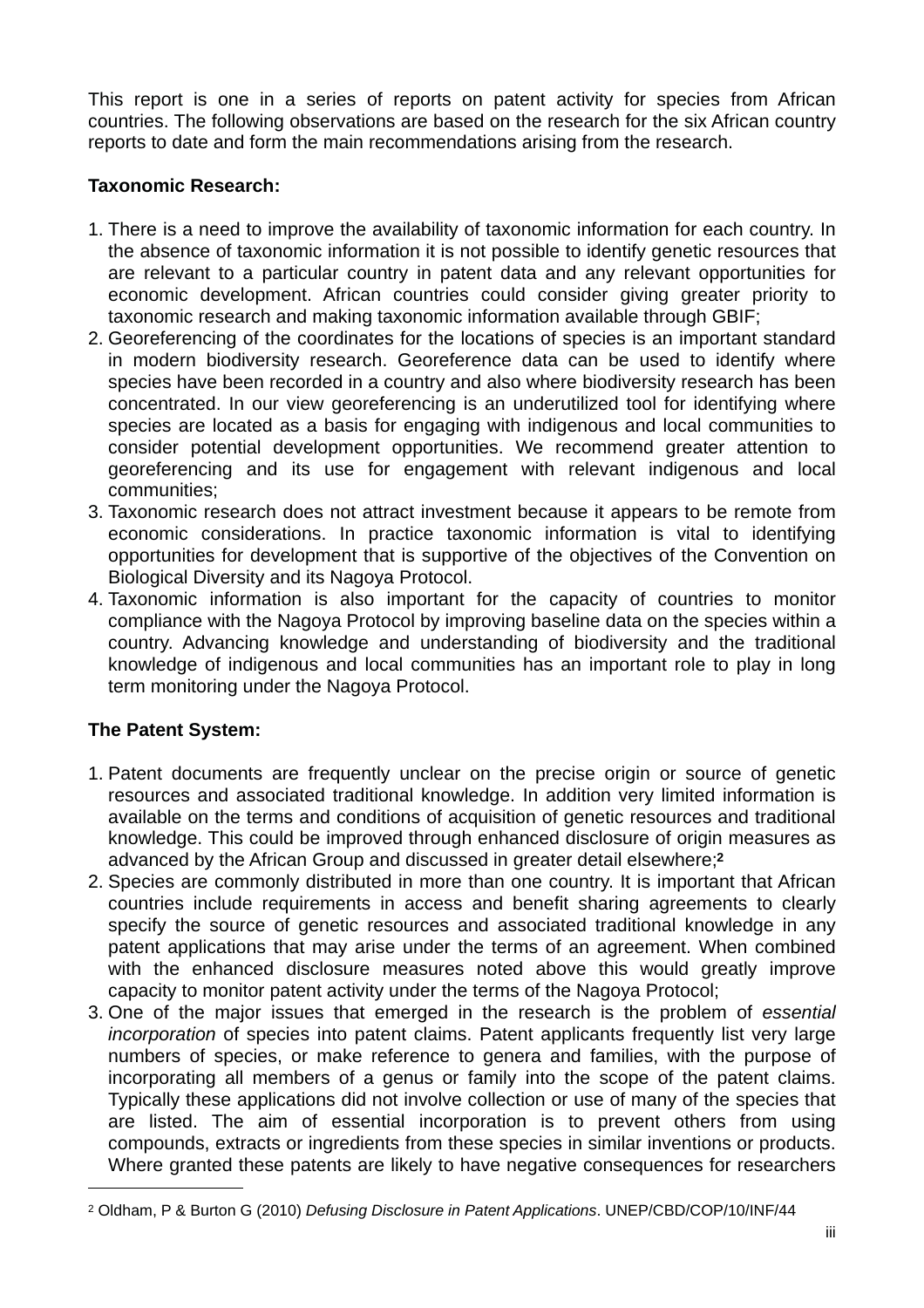and producers in African countries seeking to develop and export similar products from these species. In our view, patent claims for components of organisms should be limited to the species from which the compound or extract was isolated by the applicants and not extend to members of the genus or entire families. Furthermore, in our view essential incorporation is anticompetitive and action should be considered to stop or severely restrict this practice.

4. In some cases patent activity may involve species that are vulnerable, endangered or CITES listed. In considering the possibilities for economic development identified in patent data it is also important to identify and assess the conservation status of the species concerned in order to support the objectives of the Convention on Biological Diversity.

Patents have frequently been viewed with suspicion within the biodiversity policy community as examples of the inequitable exploitation of resources from biodiversity rich developing countries. Our research demonstrates that patent data can also be turned to positive purposes to identify potential opportunities for economic development in Africa. We hope that this information will prove to be useful to African countries.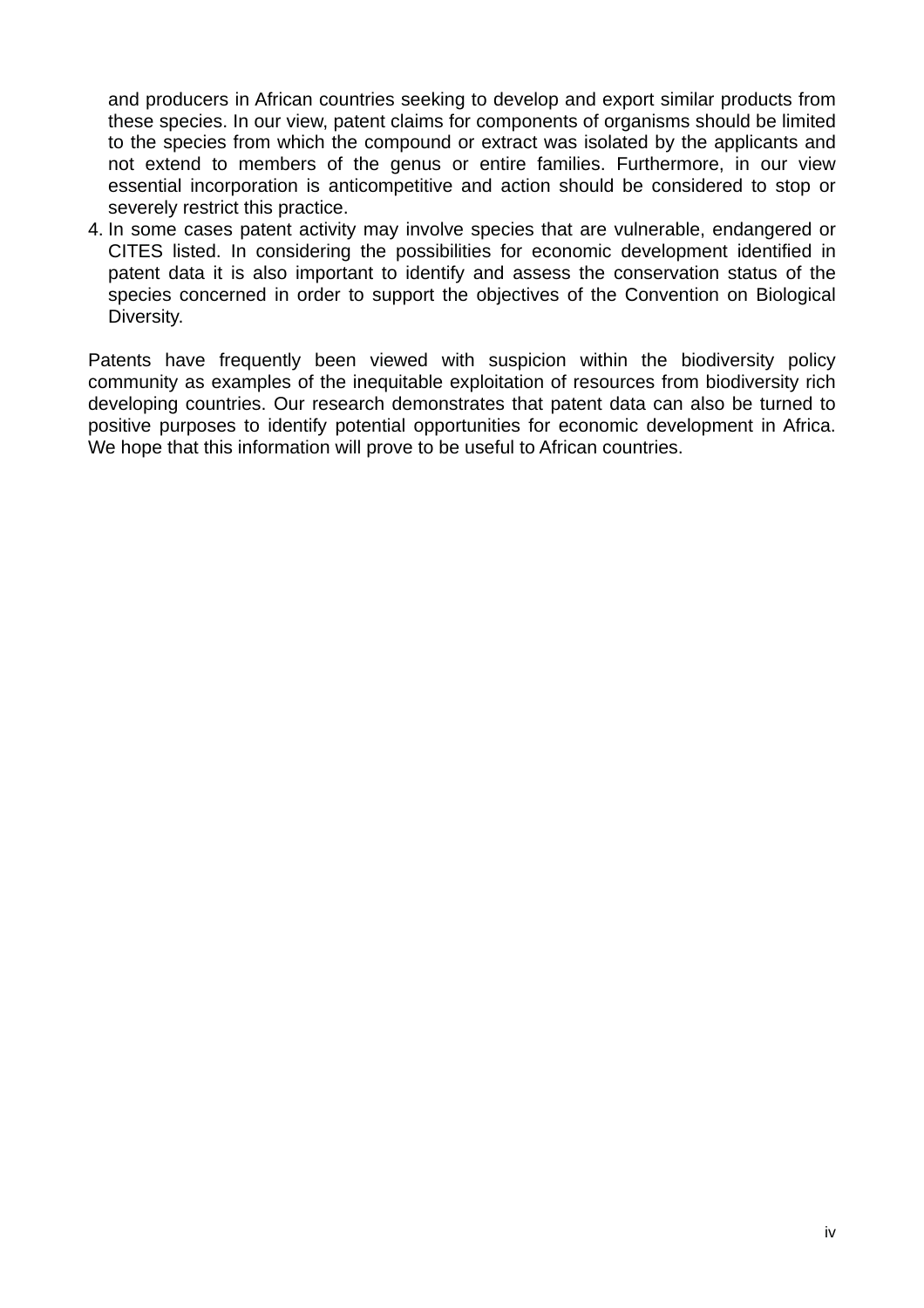# **Namibia**

#### **Area:**

824,929 sq km **Coastline:** 

## 1,572 km

**Climate:** 

Desert; hot, dry; rainfall sparse and erratic

#### **Geography:**

Mostly high plateau; Namib Desert along coast; Kalahari Desert in east. Bushveld in the North East. Etosha Pan forms vast seasonal salt lake.



#### **Introduction:**

This report provides a preliminary analysis of patent activity for species from Namibia. The report focuses on available patent data where applicants refer to the collection of a sample of a species known to occur in Namibia. The report also examines species where, based on distribution data, Namibia is a likely source of the species. The report does not consider patent data for species distributed across several African countries or the Africa region as a whole. In our view this would significantly expand the data for Namibia. We provide two examples to illustrate this point. Furthermore, the analysis of patent documents is limited to the main patent jurisdictions between 1976-2010, notably the European Patent Office, the United States Patent Office, and the Patent Cooperation Treaty. This approach captures the most important internationally focused patents involving a species rather than patent activity worldwide (i.e. at national offices). To enhance data capture we report on the results of an expanded search of all patent office databases in the species summary section at the end of the report.

We identified a total of 19 species in the Namibia data based on the appearance of Namibia as the source or on distribution data (see below). The species include well known examples such as *Hoodias* but extend to include a number of less well known species including spiders, scorpions, fungi, bacteria, plants and a virus. We also include two examples of regional species, Baobab (*Adansonia digitata*) and Marula (*Sclerocarya birrea*) to highlight the importance of species that are distributed across multiple African countries including Namibia. We anticipate that researchers based in Namibia will be able to readily identify other species of relevance for research and development. However, our research revealed striking examples of research and development involving other organisms such as spider silk proteins and the use of venom peptides in the treatment of tumours. These examples of Namibian species with potential for research and development are not obvious. In our view, these examples provide an indicator of the promise of Namibian biodiversity for research and development across a range of technology sectors to serve a range of markets.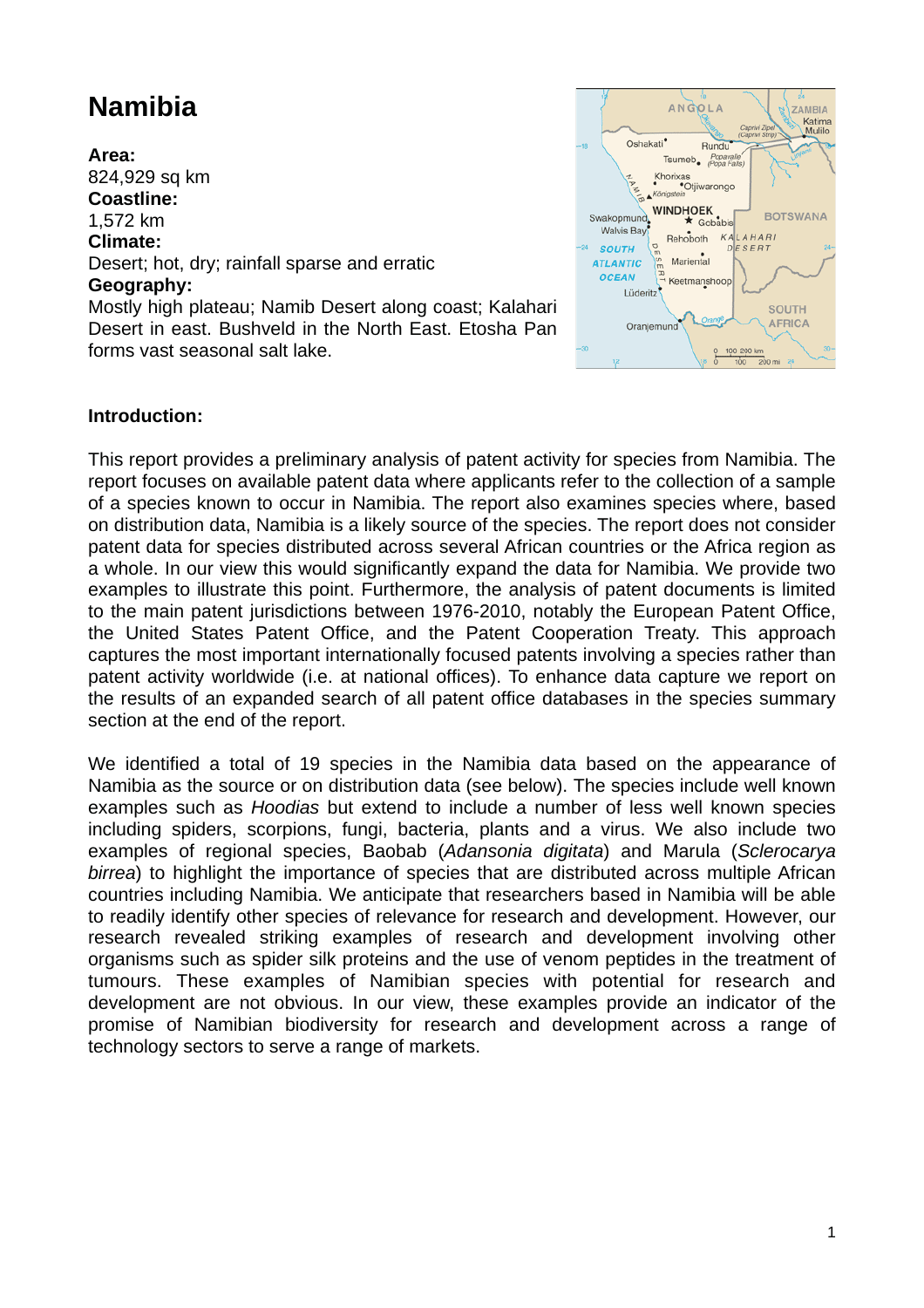#### **Biodiversity in Namibia and Patent Activity:**

Data for biological diversity was obtained from the Global Biodiversity Information Facility (GBIF). GBIF is an international government-initiated resource that provides open access to the most comprehensive quantitative data on species that is presently available. All data in GBIF is submitted by participating collections who share biodiversity information.

Using this resource we have obtained biodiversity records for species which occur in Namibia. It should be noted that the usefulness of this data in determining the actual distribution of a given species in Namibia is conditional on the comprehensiveness of the data submitted by GBIF participants. We would stress that the absence of records should not be interpreted as indicating an absence of a given species, and similarly that a recorded species that only appear for one country should not be regarded as evidence of endemism. All reasonable efforts in identifying endemic species were made from alternative sources during the compilation of this report.

GBIF presently records 16,987 species with known distribution in Namibia. Of these 14,072 are accepted scientific species names. The remainder will include synonyms, homonyms and names that may become accepted scientific names in future. A total of 308,576 georeferenced records with coordinates for the species are available for Namibia. When compared with Namibia's neighbour, South Africa with 49,695 accepted species names and 10,306,146 georeferenced records, it is clear that research on Namibian species in patent data is likely to be limited by the availability of biodiversity data.

We identified a total of 112,990 documents containing species known to be distributed in Namibia in patent data from the main jurisdictions between 1976 and 2010 (the European Patent Office, United States Patent Office and Patent Cooperation Treaty). These documents were searched for references to Namibia and manually reviewed in MaxQDA data analysis and tagging software to identify documents specifying a source or origin in Namibia. We subsequently expanded the search to all patent jurisdictions worldwide in the period to 2013 and reviewed a total of 302 documents making reference to Namibia for a species originating from Namibia.

In addition, using GBIF distribution data we identified 121 patent documents containing references to species where GBIF presently records distribution only in Namibia. These documents do not mention Namibia. The idea behind this was to identify cases where a species (based on available distribution data) was likely to have come from Namibia and thus be regarded as a species of likely or potential significance for Namibia. For the sake of simplicity we call data making direct reference to the origin of a species "Origin Data". In the case of research based only on distribution we call this data 'Distribution Data'. The Distribution data documents were then selected for manual review in MAXQDA.

In reading this report it is important to emphasise that it is narrow in focus. That is, it considers patent documents where Namibia is specifically named as the source or where distribution data suggests that Namibia is a likely source. The report does not consider wider patent activity involving species distributed in several African countries or throughout the Africa Region.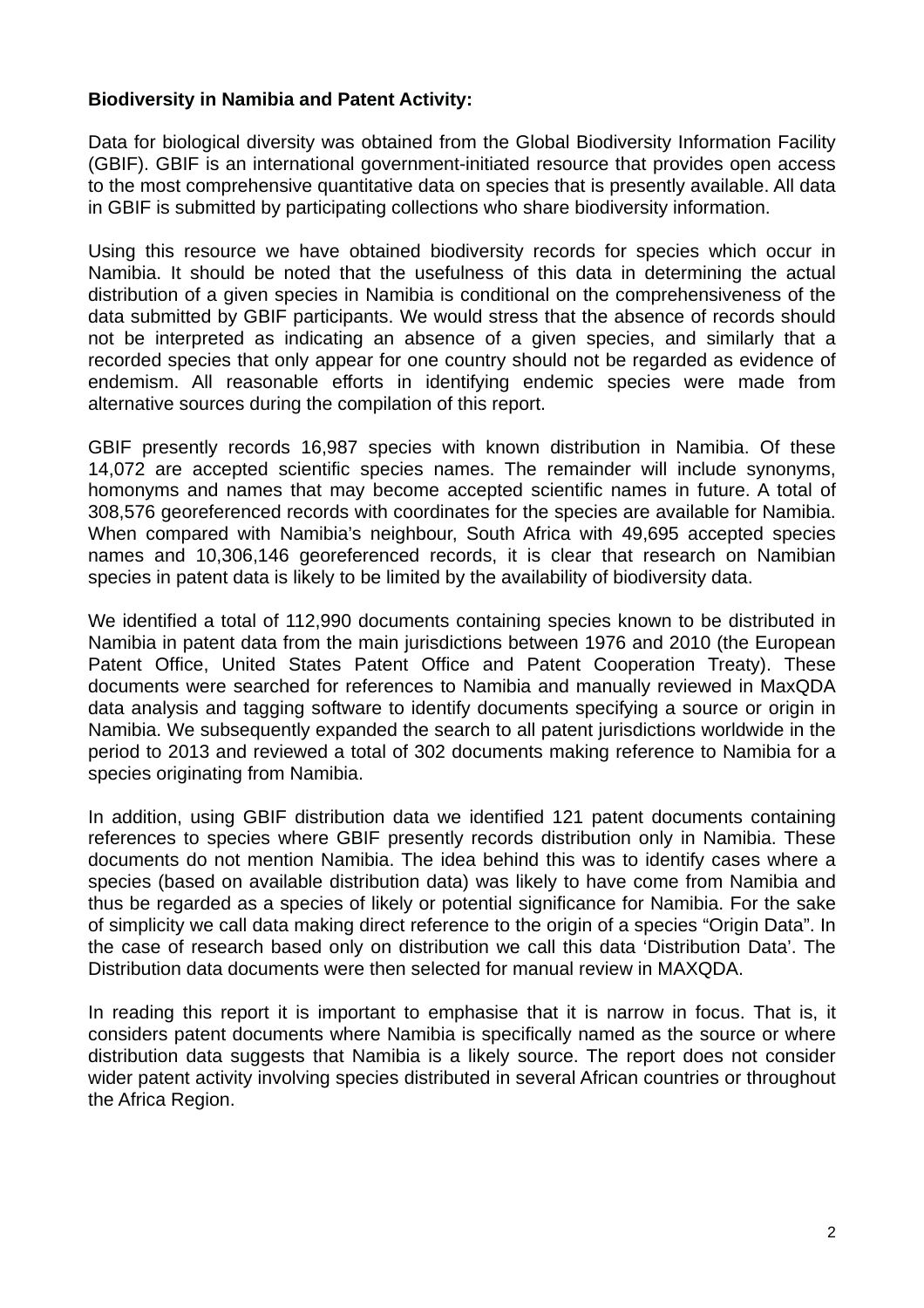#### **Biodiversity and Distribution**

Much of the data submitted to GBIF includes geographical coordinates indicating where the recorded species was located. Using this data we are able to show the physical distribution across Namibia of all GBIF recorded species with occurrence data. Plate 1 shows two maps: The left map shows plotted points, each indicating a GBIF record. The points are coloured to indicated the taxonomic kingdom of the species to which the record refers. It should be noted that this geographical information is raw data as submitted to GBIF by participating recorders. It has not been cleaned to remove any human errors when inputting to the GBIF database (an example of such an error might be where a longitudinal coordinate has been recorded as  $a +$  rather than  $a -$ ). The map to the right shows major settlements and roads, it also includes the location of some protected areas such as national parks and nature reserves - places expected to be of significance for biodiversity. A larger version of the distribution map can be found in the appendix of this country summary.



*Plate1. Distribution of GBIF records from Namibia (Left) and major settlements and roads (right) (map courtesy of Bing Maps). Each colour point represents a taxonomic kingdom for a given record.*

It is very interesting to compare the two maps. The distribution map shows that records are not uniformly dispersed, but that they form large dense clusters and strings across the country. When distribution records are compared to a physical map of Namibia it can be seen that the densest clusters are close to major areas of population such as the capital Windhoek and Walvis Bay. A notable cluster in the north of the country covers the Etosha National Park, a park established primarily for its wildlife interest. Despite 18% of the country being taken up with national parks - including The Skeleton Coast and Namib Naukluft National Parks which cover most of the coastline - this is the only park area with such a density of biodiversity records. Another cluster lies in the west of the country along the east edge of the Namib Desert. The other notable feature of these mapped distribution records are the strings of data points. It can be seen that the strings follow closely the routes of major transportation routes such as main roads and rivers. This pattern of record locations is common throughout many countries and may suggest that there are practical restrictions which have prevented collection of data across a broader geographical range.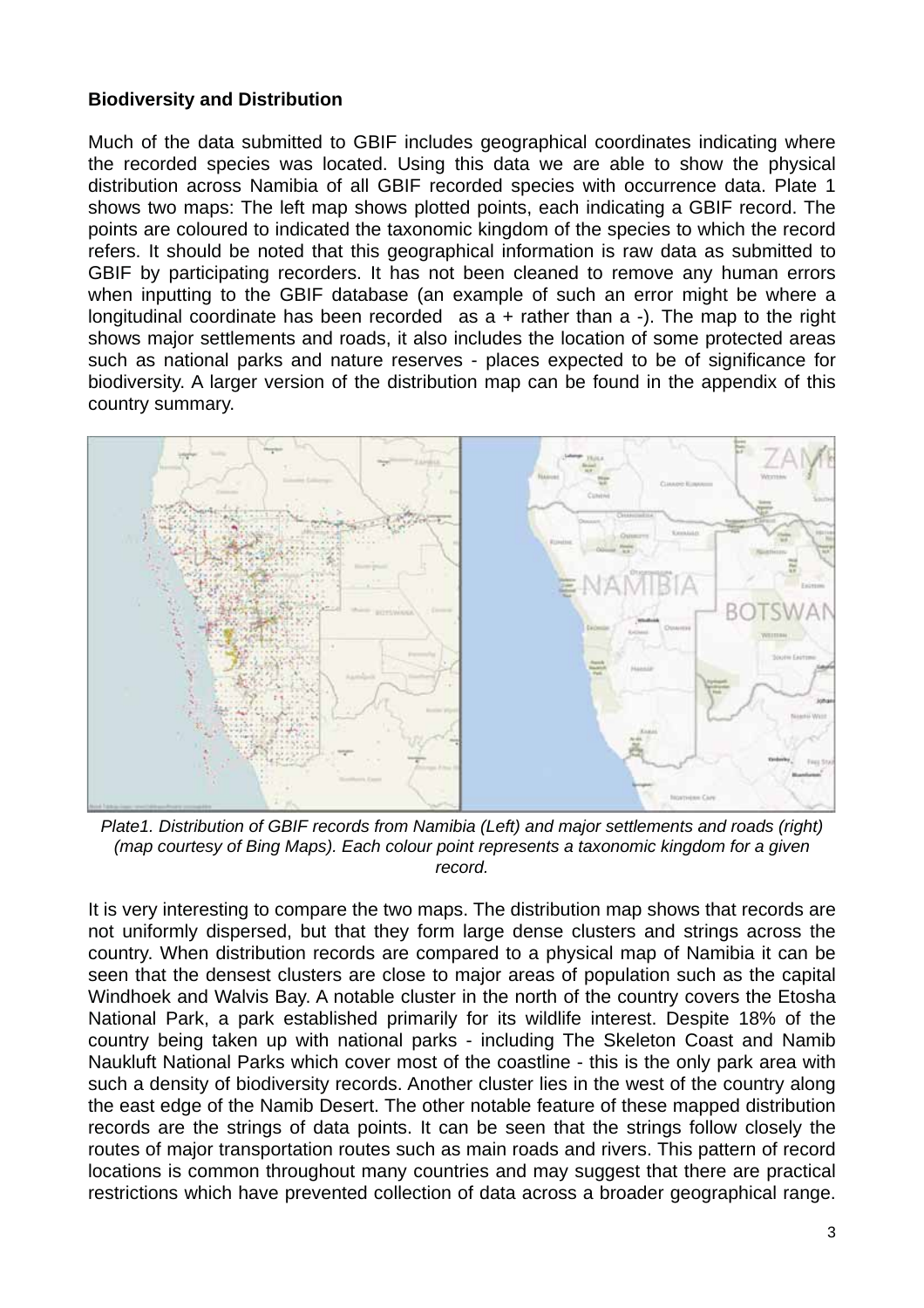This in turn leads to the possibility that biodiversity records for Namibia are far from comprehensive in describing the fauna and flora distribution of the country. Marine records reflect the presence of the nutrient-rich Benguela Current which flows from the south and has created major fishing grounds along the coast.

#### **An Overview of Namibian Biodiversity in the Patent System:**

As of 2013 a total of 302 patent documents across all areas of invention make reference to Namibia. This provides a general overview of references to Namibia in the patent system. Only a proportion of these references will refer to a species collected in, or sourced from, Namibia. In addition, patent applications will be submitted that involve species that originate from Namibia but will not make reference to Namibia as the source of genetic resources or traditional knowledge.

Our aim in this section is to provide a brief overview of patent activity of relevance to Namibia. We focus on patent activity at the main patent offices in the period between 1976 and 2010. In the next section we examine the results of research to identify genetic resources and traditional knowledge that originate from Namibia. In approaching patent activity for genetic resources from Namibia we focus on three categories of data.

- 1. Species that are known to be distributed in Namibia but are also distributed elsewhere in the world. This provides an overview of global patent activity for genetic resources of relevance to Namibia.
- 2. Species where a direct reference is made to the collection or origin of a species from Namibia. This data is based on a review of patents that make reference to a species known to be distributed in the country and the country name.
- 3. Species where available distribution data suggests that a sample is likely to have originated from Namibia. This data is known as Distribution data and refers to cases where GBIF presently only records a species as occurring in Namibia and no other country. Because taxonomic information is incomplete this data provides a clue rather than proof that a species originated from Namibia.

The last two categories of data are provided in the form of summary tables describing the species and the claimed inventions involving the species. We begin our analysis with an overview of biodiversity that is known to occur in Namibia and then turn to data on species originating from Namibia in the next section.

Plate 1 provides an overview of patent activity for species that are known to occur in Namibia and other countries around the world. This overview provides information on trends in applications and grants, the top species appearing in patents that are known to occur in Namibia, top applicants or assignees and technology areas.

In total we identified approximately 2,077 species in patent data from the major jurisdictions that are known to occur in Namibia. This data is relevant for Namibia because it demonstrates that researchers and companies are conducting research and development on species that are known to occur in Namibia. As Plate 1 makes clear research and development is taking place across a range of technology sectors and is targeted to a variety of markets.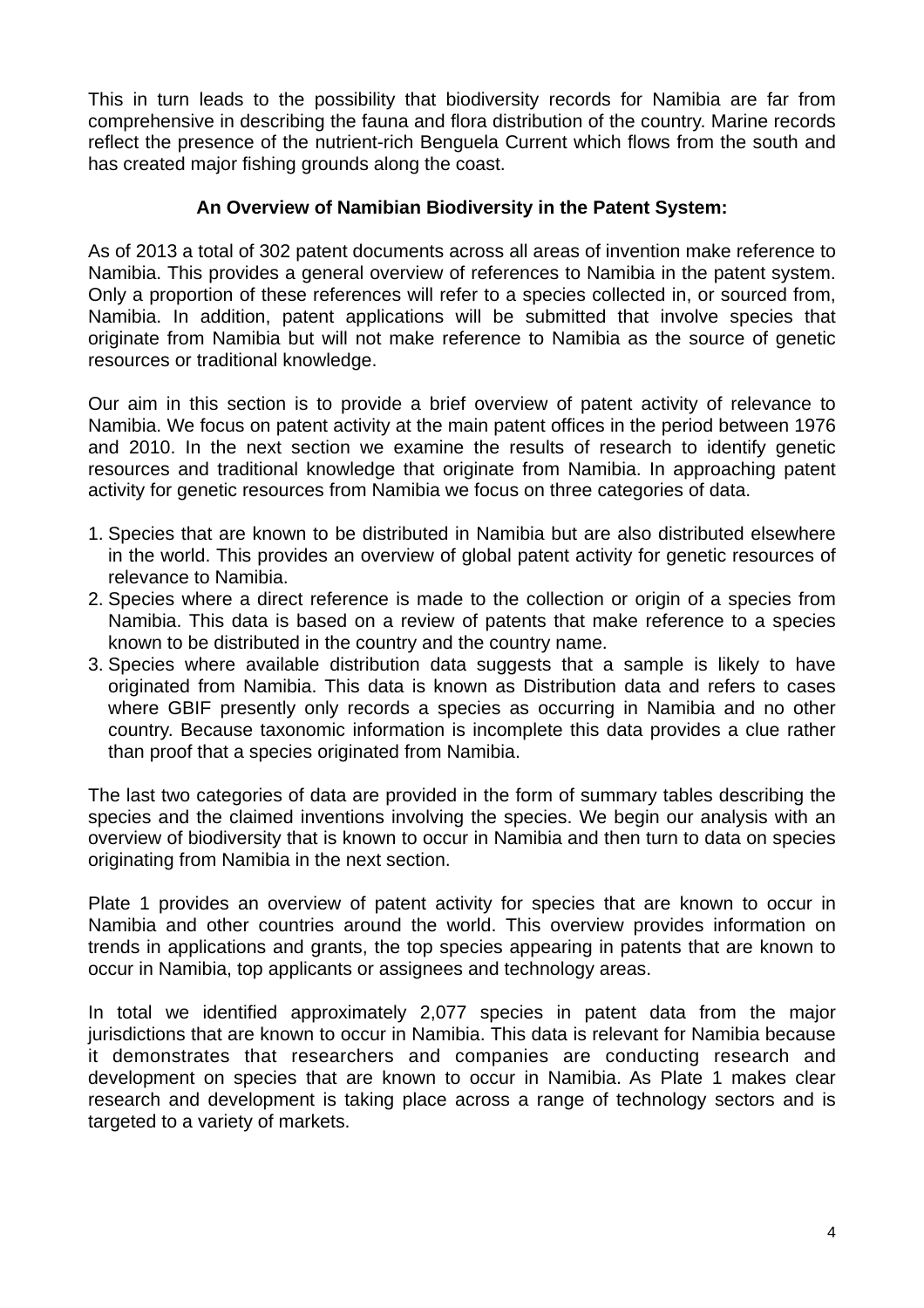

Species



# Assignees

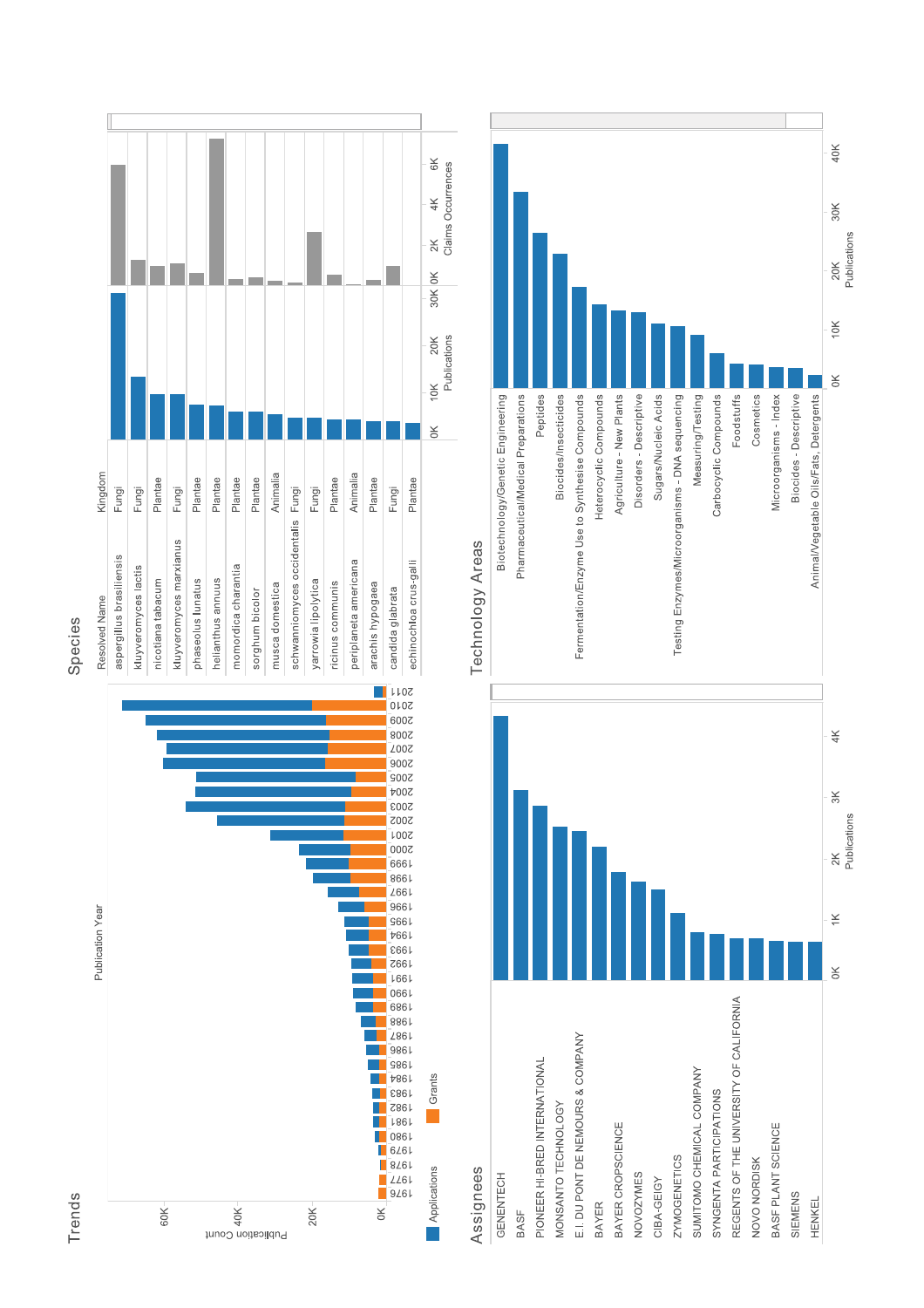Plate 1 reveals that there is very significant research and development activity for species of relevance to Namibia. The top rankings are occupied by fungi notably *Aspergillus brasiliensis* (formerly *Aspergillus niger*) that is widely used in biotechnology applications, *Kluyveromyces lactis* is used in genetic studies, while *Kluyvermoyces marxianus* is used to produce lactase enzyme and as a bonding agent in animal feed*.* Plants are represented by tobacco (*Nicotiana tabacum*), Lima bean (*Phaseolus lunatus*), Sunflower, (*Helianthus annuus*), Bitter melon (*Momordica charantia*) and Sorghum (*Sorghum bicolor*). In total, 681 plants that are distributed in Namibia including species such as Baobab (*Adansonia digitata*) appear in patent data.

Animals are represented by the Housefly (*Musca domestica*), the American cockroach (*Periplaneta americana*) typically for biocides/insecticides, Onion thrips (*Thrips tabaci*) and *Ceratitis capitata* (fruit fly). While members of Animalia are typically pests, as we will see in the next section, some Animalia are important in research and development (see below).

With respect to microorganisms, Archaea are represented by the extremophile *Sulfolobus solfataricus* which was first isolated in volcanic springs and is used in biotechnology. *Thermoplasma acidophilum* is also an extremophile that is a significant focus of research and development in biotechnology focusing on enzymes. *Methanosarcina barkeru* is an anaerobic methanongen significant for efforts to produce methane and *Metallosphaera sedula* which appears in patents for recovering precious metals using bioleaching. In the case of bacteria, *Sorangium cellulosum* is a source of metabolites with anti-fungal and antibacterial properties. *Myxococcus virescens* is a source of a family of antibiotics known as myxovirescins. For Chromista *Coccolithus pelagicus* is a focus of research and development for methods of producing algal products while *Calcidiscus leptoporus* is a focus of research and development for carbon sequestration.

As the details of technology sectors in Plate 1 suggests, species that occur in Namibia appear in a wide range of technology areas and suggest a strong portfolio of species with potential for research and development. In the next section we turn to the preliminary results of a review of patent documents involving species directly sourced from Namibia or where distribution data suggests Namibia is a likely country of origin.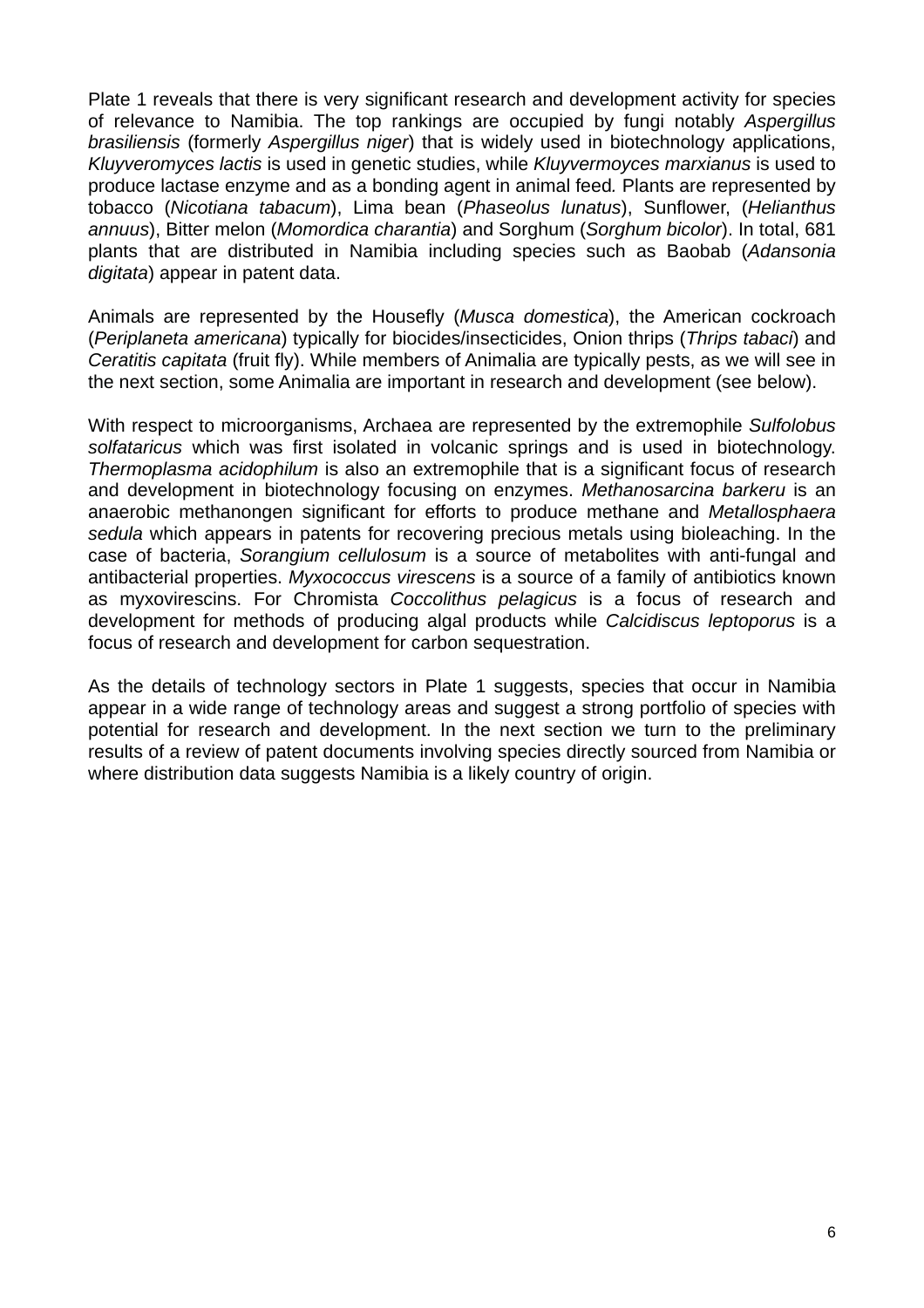#### **Species Summaries**

The following summary tables describe the species and patent activity involving the species. This data falls into two categories:

- a) Of Namibian origin Patents where a named species has been identified as having been obtained from Namibia.
- b) With Namibia distribution Patents where there is no reference to Namibia but distribution data suggests that the species may have originated from Namibia based on the existence of only a single distribution record in GBIF (Distribution).

In reading these tables note that the number of documents refers to the number of documents retained during research on the origin of species of relevance to Namibia. It does not refer to the wider patent landscape for the species consisting of the total of number of documents making reference to the species, or its components, in the global patent system.

Species may appear in patent documents in this list for a variety of reasons:

- 1. Because they are a focus of the invention;
- 2. Because they are a target of the invention (i.e. pathogens)
- 3. Because they are incorporated into the claims of the invention;
- 4. Because a reference to a species, including in very limited cases a literature reference, indicates that the species is of potential interest for economic development and merits further investigation.

This report focuses on identifying species that are of potential interest for economic development and conservation based on their appearance in patent data. The data in this summary section should not be used to draw conclusions about misappropriation or biopiracy.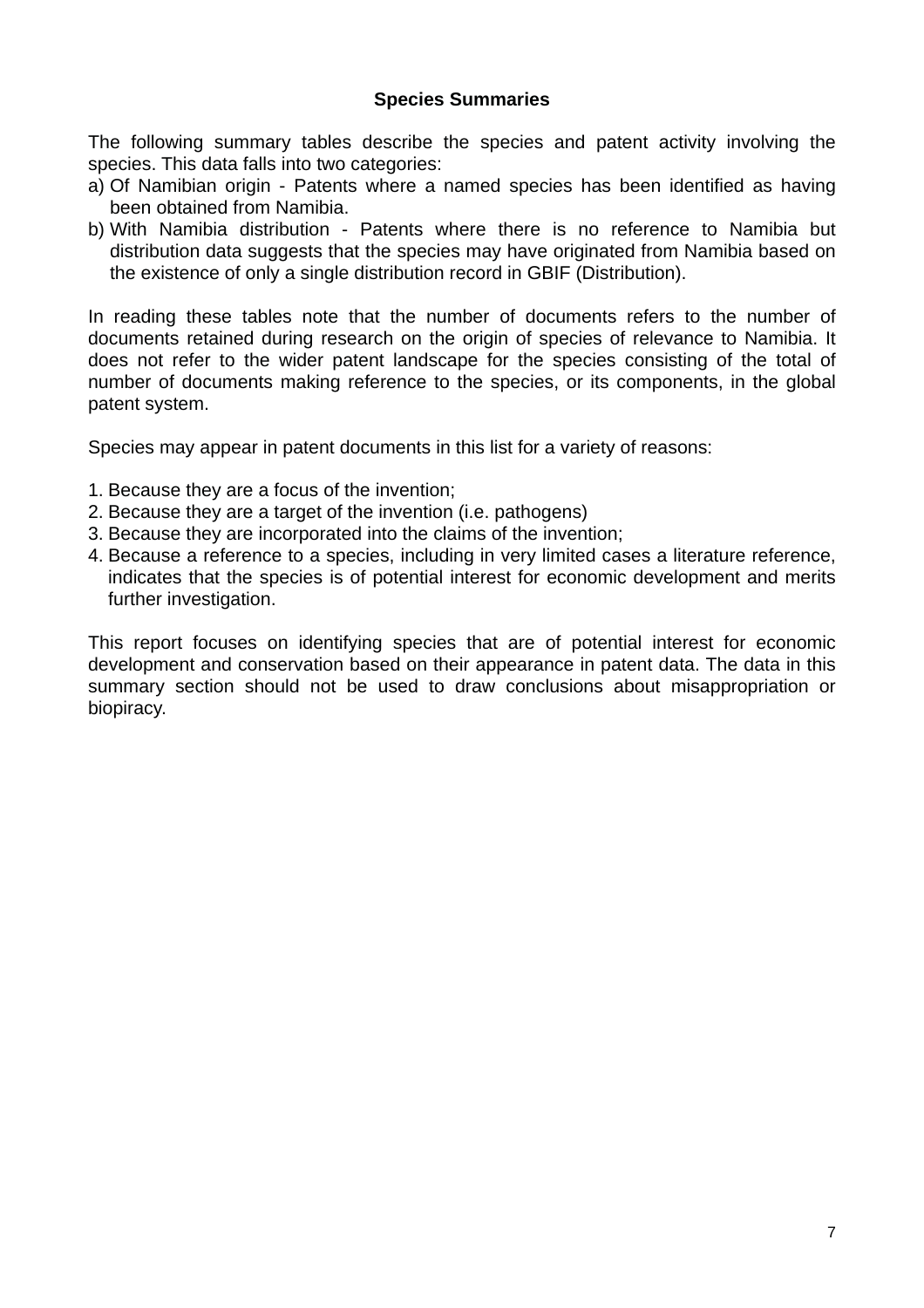# **African Distribution Including Namibia**

| Species name:<br>Adansonia digitata                                                                                                                                                                                                                                                                                                                                                                                                                                                                                                                                                                                                                                                                                                                                                                                                                                                                                                                                                                                                                                                                                                                                                           | Kingdom: Plantae                                                                                                                      |  |                                                                           |  |  |
|-----------------------------------------------------------------------------------------------------------------------------------------------------------------------------------------------------------------------------------------------------------------------------------------------------------------------------------------------------------------------------------------------------------------------------------------------------------------------------------------------------------------------------------------------------------------------------------------------------------------------------------------------------------------------------------------------------------------------------------------------------------------------------------------------------------------------------------------------------------------------------------------------------------------------------------------------------------------------------------------------------------------------------------------------------------------------------------------------------------------------------------------------------------------------------------------------|---------------------------------------------------------------------------------------------------------------------------------------|--|---------------------------------------------------------------------------|--|--|
| Brief description of species:<br>Adansonia digitata is the most widespread of the<br>Adansonia species on the African continent, found in the<br>hot, dry savannahs of sub-Saharan Africa. Cosmetic skin<br>care products derived from Baobab trees.                                                                                                                                                                                                                                                                                                                                                                                                                                                                                                                                                                                                                                                                                                                                                                                                                                                                                                                                          |                                                                                                                                       |  |                                                                           |  |  |
| Distribution: Cosmopolitan                                                                                                                                                                                                                                                                                                                                                                                                                                                                                                                                                                                                                                                                                                                                                                                                                                                                                                                                                                                                                                                                                                                                                                    |                                                                                                                                       |  | No of documents: 233 worldwide (appears<br>in the claims in 65 documents) |  |  |
|                                                                                                                                                                                                                                                                                                                                                                                                                                                                                                                                                                                                                                                                                                                                                                                                                                                                                                                                                                                                                                                                                                                                                                                               | US20020132021A1 US20050271595A1 WO2005012507A1 US20100021533A1<br>WO1998031336A1 FR2892302A1 WO2007104454A1 EP1233747B1 JP2008127281A |  |                                                                           |  |  |
| Detail: US20020132021A1 refers to the recover of chemical compounds from plant roots<br>while keeping the plant alive. US20050271595A1 refers to a sanitizing hand wash.<br>WO2005012507A1 focuses on producing a plant secondary metabolite in a suspension<br>culture including B. digitata cells. US20100021533A1 provides for a nutritional<br>supplement that reduces the risk of cardiovascular/Alzheimer's disease and diabetes.<br>WO1998031336A1 is for a topical cosmetic and pharmaceutical for protecting skin and<br>hair made from a baobab extract. FR2892302A1 provides a herbal agent that is a<br>substitute for lanolin for use in soaps and antiperspirants. WO2007104454A1 is for a<br>cosmetic/skin care treatment for preventing sunburn with an additive from baobab.<br>EP1233747B1 by Cognis France focuses on skin treatment using Flavones/Isoflavones<br>from plan extracts including the Adansonia and Citrus genus. JP2008127281A focuses<br>on a cosmetic for skin care products including shampoos and hair conditioners. As this<br>suggests, Adansonia digitata is a significant focus of research and development in the<br>cosmetics and related fields. |                                                                                                                                       |  |                                                                           |  |  |

# **Of Namibian origin**

| Species name:<br>Acacia catechu                                                                                                                                                                          | Kingdom: Plantae |  |  |  |
|----------------------------------------------------------------------------------------------------------------------------------------------------------------------------------------------------------|------------------|--|--|--|
| Brief description of species:<br>Acacia catechu also commonly called Mimosa catechu, is<br>a deciduous, thorny tree which grows up to 15 m in<br>height. A wood extract is used in traditional medicine. |                  |  |  |  |
| No of documents: 1<br>Distribution: Cosmopolitan                                                                                                                                                         |                  |  |  |  |
| WO1999045795A1                                                                                                                                                                                           |                  |  |  |  |

Detail: The patent application focuses on an additive for animal feed. The patent refers to the use of extraction powder from both *Acacia mearnsii* from South Africa and *Acacia catechu* "which grows as bus hes or plants in Southwest Afri ca (namibia)".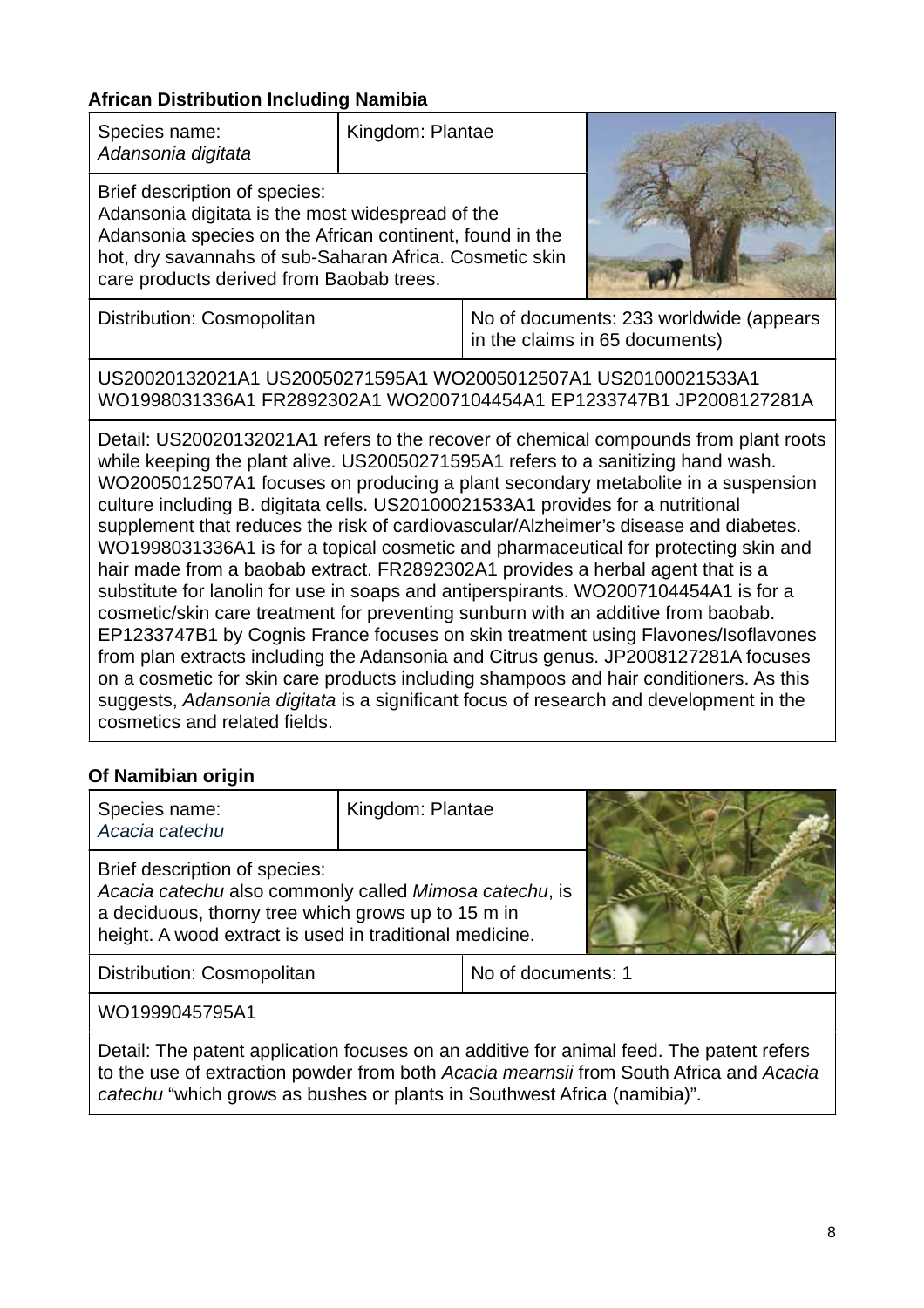| Species name:<br>Bobgunnia<br>madagascariensis                                                                                                                                                                                                                                                                         | Kingdom: Plantae   |  |  |  |
|------------------------------------------------------------------------------------------------------------------------------------------------------------------------------------------------------------------------------------------------------------------------------------------------------------------------|--------------------|--|--|--|
| Brief description of species:<br>Bobgunnia madagascariensis, also called the snake bean<br>plant, is a species of legume in the Fabaceae family.                                                                                                                                                                       |                    |  |  |  |
| Distribution: Cosmopolitan                                                                                                                                                                                                                                                                                             | No of documents: 2 |  |  |  |
| EP2295031A2 US20110034486A1                                                                                                                                                                                                                                                                                            |                    |  |  |  |
| Detail: EP2295031A2, US20110034486A1. These patent applications involve the use of<br>pterocarpans as anti-cellulite agents by applicants Symrise AG. The applications claim<br>the use of a pterocarpan compound from Bobgunnia for use in cosmetic or<br>pharmaceutical preparations with anti-cellulite properties. |                    |  |  |  |

| Species name:<br>Delitschia confertaspora                                                                                                                                                                                                                                                                                                                                                                                                                                              | Kingdom: Fungi                                               |  | No Image Available |  |
|----------------------------------------------------------------------------------------------------------------------------------------------------------------------------------------------------------------------------------------------------------------------------------------------------------------------------------------------------------------------------------------------------------------------------------------------------------------------------------------|--------------------------------------------------------------|--|--------------------|--|
| Brief description of species:                                                                                                                                                                                                                                                                                                                                                                                                                                                          | Delitschia is a genus of fungi in the family Delitschiaceae. |  |                    |  |
| <b>Distribution: Endemic</b>                                                                                                                                                                                                                                                                                                                                                                                                                                                           | No of documents: 1                                           |  |                    |  |
| GB2280435A                                                                                                                                                                                                                                                                                                                                                                                                                                                                             |                                                              |  |                    |  |
| Detail: A patent application by Merck and Co for an Anti-viral agent, The antiviral agent is<br>a compound identified in the species which "was obtained from the dung of a dassue<br>(Provavia sp.) collected in Namibia" and with American Type Culture Collection numbers<br>ATCC 74209 and ATCC 74210 under the Budapest Treaty. The compound reportedly<br>inhibited the transcription apparatus of influenza virus required to initiate viral mRNA<br>(messenger RNA) synthesis. |                                                              |  |                    |  |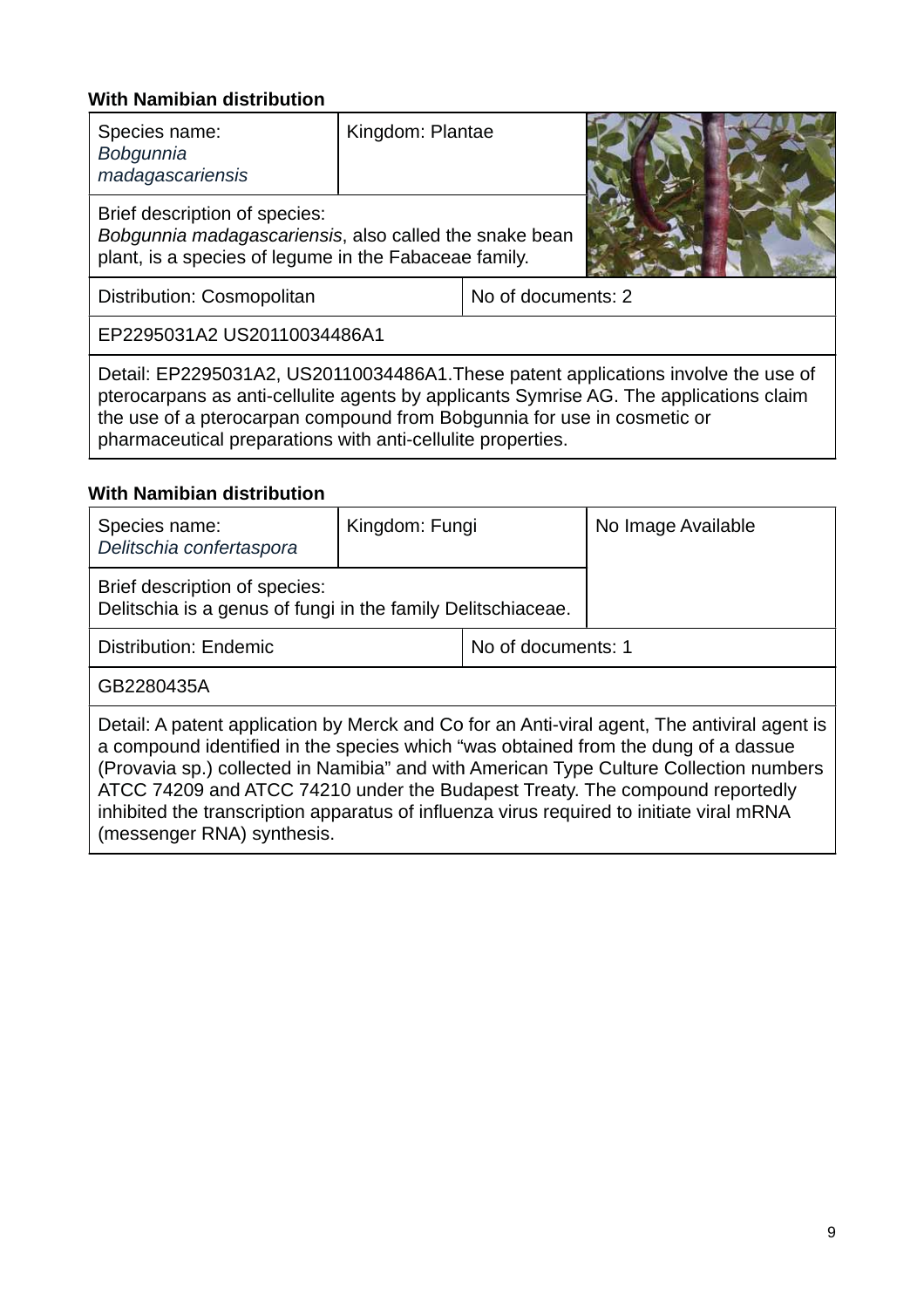| Species name:<br>Dicoma anomala                                                                                                                                                                                | Kingdom: Plantae |  |  |  |
|----------------------------------------------------------------------------------------------------------------------------------------------------------------------------------------------------------------|------------------|--|--|--|
| Brief description of species:<br>Morphologically diverse herb with aromatic semi-woody<br>tubers at the base of a woody subterranean stem. A<br>grassland species widely distributed in sub-Saharan<br>Africa. |                  |  |  |  |
| No of documents: 4<br>Distribution: Cosmopolitan                                                                                                                                                               |                  |  |  |  |
| US20090304832A1 WO2006048734A1 CN101080236B CN101080236A                                                                                                                                                       |                  |  |  |  |
| Detail: These applications by the South African Medical Research Council focus on the                                                                                                                          |                  |  |  |  |

treatment of parasitic infections in humans and animals with a particular focus on Malaria (Plasmodium sp., notably P. falciparum) based on an extract of the roots of the species. The applicants judged the invention to be sufficiently important to pursue protection in China and Brazi l.

| Species name:<br>Euprosthenops australis                                                                                                                                                                                                                                                                                                                                                                                                                                            | Kingdom: Animalia  |  |  |  |  |
|-------------------------------------------------------------------------------------------------------------------------------------------------------------------------------------------------------------------------------------------------------------------------------------------------------------------------------------------------------------------------------------------------------------------------------------------------------------------------------------|--------------------|--|--|--|--|
| Brief description of species:<br>A type of nursery web spider, the silk from which is used<br>to develop new medical applications.                                                                                                                                                                                                                                                                                                                                                  |                    |  |  |  |  |
| Distribution: Cosmopolitan                                                                                                                                                                                                                                                                                                                                                                                                                                                          | No of documents: 6 |  |  |  |  |
| EP2243792A1 US20090226969A1US20100222553A1 WO2007078239A2<br>WO2008154547A2 WO2010123450A1                                                                                                                                                                                                                                                                                                                                                                                          |                    |  |  |  |  |
| Detail: EP2243792A1, WO2010123450A1 for methods for producing polymers of spider<br>silk protein focuses on spider silk proteins and include a DNA sequence segment from<br>this species. US20090226969A1, WO2007078239A2 for spider silk proteins refers to a<br>spidroin protein motif from the species as the basis of the invention.<br>US20100222553A1, WO2008154547A2 for spider silk dragline polynucleotides include<br>amino acid motifs from the species in a comparison. |                    |  |  |  |  |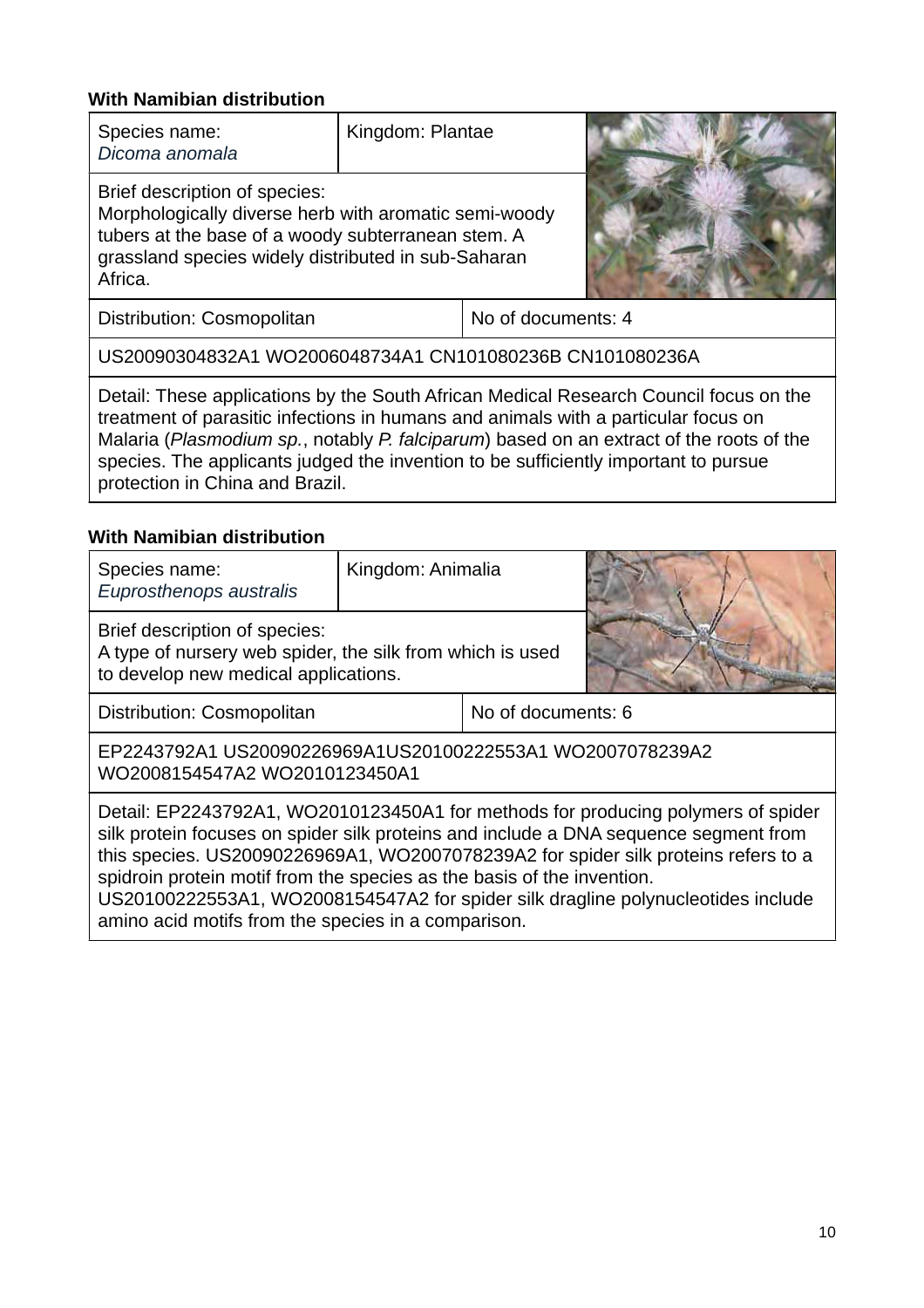| Species name:<br><b>Fusarium species</b>                                                                                                                                                                                                                                                                                                              | Kingdom: Fungi |  | No Image Available |
|-------------------------------------------------------------------------------------------------------------------------------------------------------------------------------------------------------------------------------------------------------------------------------------------------------------------------------------------------------|----------------|--|--------------------|
| Brief description of species:<br>Fusarium is a large genus of filamentous fungi widely<br>distributed in soil and in association with plants. It is found<br>on pearl millet (Pennisetum typhoideum) which is grown<br>widely across Africa and Asia.                                                                                                 |                |  |                    |
| <b>Distribution: Endemic</b><br>No of documents: 3                                                                                                                                                                                                                                                                                                    |                |  |                    |
| WO2000036132A1 US20010014748A1 US6271402B1                                                                                                                                                                                                                                                                                                            |                |  |                    |
| Detail: This species appears in three patent applications by Merck and Co for HIV<br>Integrase inhibitors. The unidentified Fusarium strain that is the source of the compound<br>claimed in the applications is identified as closely related (99% match of 502 base pairs)<br>to a strain of Namibian origin based on a sequence search of Genbank. |                |  |                    |

| Species name:<br>Gordonia namibiensis                                                                                                                                                                                                                                                                                                                                                                                                        | Kingdom: Bacteria  |  | No Image Available |  |
|----------------------------------------------------------------------------------------------------------------------------------------------------------------------------------------------------------------------------------------------------------------------------------------------------------------------------------------------------------------------------------------------------------------------------------------------|--------------------|--|--------------------|--|
| Brief description of species:<br>A novel nitrile metabolising actinomycete microorganism<br>recovered from an African sand.                                                                                                                                                                                                                                                                                                                  |                    |  |                    |  |
| <b>Distribution: Uncertain</b>                                                                                                                                                                                                                                                                                                                                                                                                               | No of documents: 1 |  |                    |  |
| US20080020947A1                                                                                                                                                                                                                                                                                                                                                                                                                              |                    |  |                    |  |
| Detail: The patent application focuses on novel microorganisms with oil biodegradation<br>properties and methods for bioremediation of oil contaminated soil. G. namibiensis is<br>referenced as one of the species that could be used in the biodegradation and<br>bioremediation process. The applicants claim that the bioremediation process for<br>contaminated soils would be economical and eco-friendly compared with other methods. |                    |  |                    |  |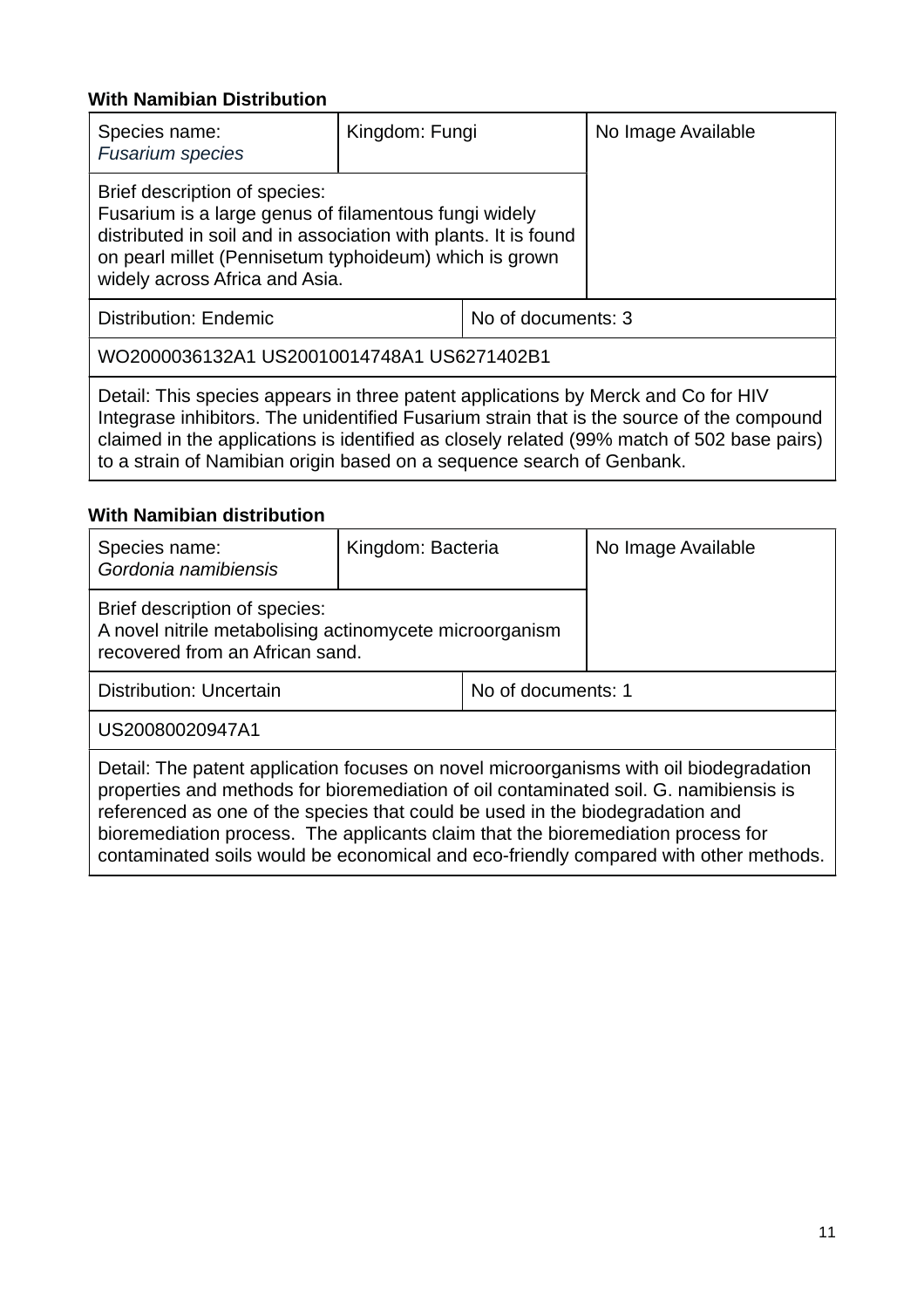| Species name:<br>Harpagophytum<br>procumbens                                                                                                                                                                                                                                                                                                                                                                                                                                                                                                                                                       | Kingdom: Plantae   |  |  |  |  |
|----------------------------------------------------------------------------------------------------------------------------------------------------------------------------------------------------------------------------------------------------------------------------------------------------------------------------------------------------------------------------------------------------------------------------------------------------------------------------------------------------------------------------------------------------------------------------------------------------|--------------------|--|--|--|--|
| Brief description of species:<br>Devil's Claw. Has many medical uses particularly anti-<br>inflammatory and analgesic.                                                                                                                                                                                                                                                                                                                                                                                                                                                                             |                    |  |  |  |  |
| Distribution: Cosmopolitan                                                                                                                                                                                                                                                                                                                                                                                                                                                                                                                                                                         | No of documents: 4 |  |  |  |  |
| WO2007109079A2 US2010261663A1 US2007218149A1 US2006093559A1                                                                                                                                                                                                                                                                                                                                                                                                                                                                                                                                        |                    |  |  |  |  |
| Detail: US2006093559A1 focuses on chewing gum compositions, that could include<br>extracts from the species with anti-arthritic properties. Other species are also<br>referenced in the application. US2007218149A1, WO2007109079A2 focuses on the<br>treatment of joint or muscle pain using combinations of ingredients. The species is listed<br>for its anti-inflammatory analgesic properties and origin in the Kalahari of Namibia and<br>Madagascar. US2010261663A1 focuses on the treatment of pain, inflammation and<br>arthritic conditions and includes Harpagoside as an active agent. |                    |  |  |  |  |

# **With Namibian distribution**

| Species name:<br>Hoodia currorii                                                                                                                                                                                                                                                                                                                                                                              | Kingdom: Plantae |                    |  |  |  |
|---------------------------------------------------------------------------------------------------------------------------------------------------------------------------------------------------------------------------------------------------------------------------------------------------------------------------------------------------------------------------------------------------------------|------------------|--------------------|--|--|--|
| Brief description of species:<br>Hoodias are succulents native to southern Africa. They<br>are stem succulents and have been widely reported as<br>traditionally used by the San people of the Namib desert<br>as an appetite suppressant.                                                                                                                                                                    |                  |                    |  |  |  |
| Distribution: Cosmopolitan                                                                                                                                                                                                                                                                                                                                                                                    |                  | No of documents: 7 |  |  |  |
| US20070116840A1 US20080261309A1 US20080261310A1 WO2007061873A1<br>WO2008128847A1 WO2010067355A1                                                                                                                                                                                                                                                                                                               |                  |                    |  |  |  |
| Detail: US20070116840A1, WO2007061873A1 refer to a high potency sweetener for<br>weight management and includes reference to an extract from a range of Hoodia<br>species. US20080261309A1 refers to methods for in vitro multiplication<br>(micropropagation) of Hoodia plants including this species. US20080261310A1,<br>WO2008128847A1 refer to in vitro rooting of Hoodia plants including this species. |                  |                    |  |  |  |

WO2010067355A1 concerns a method of treatment of diseases using Hoodia extracts.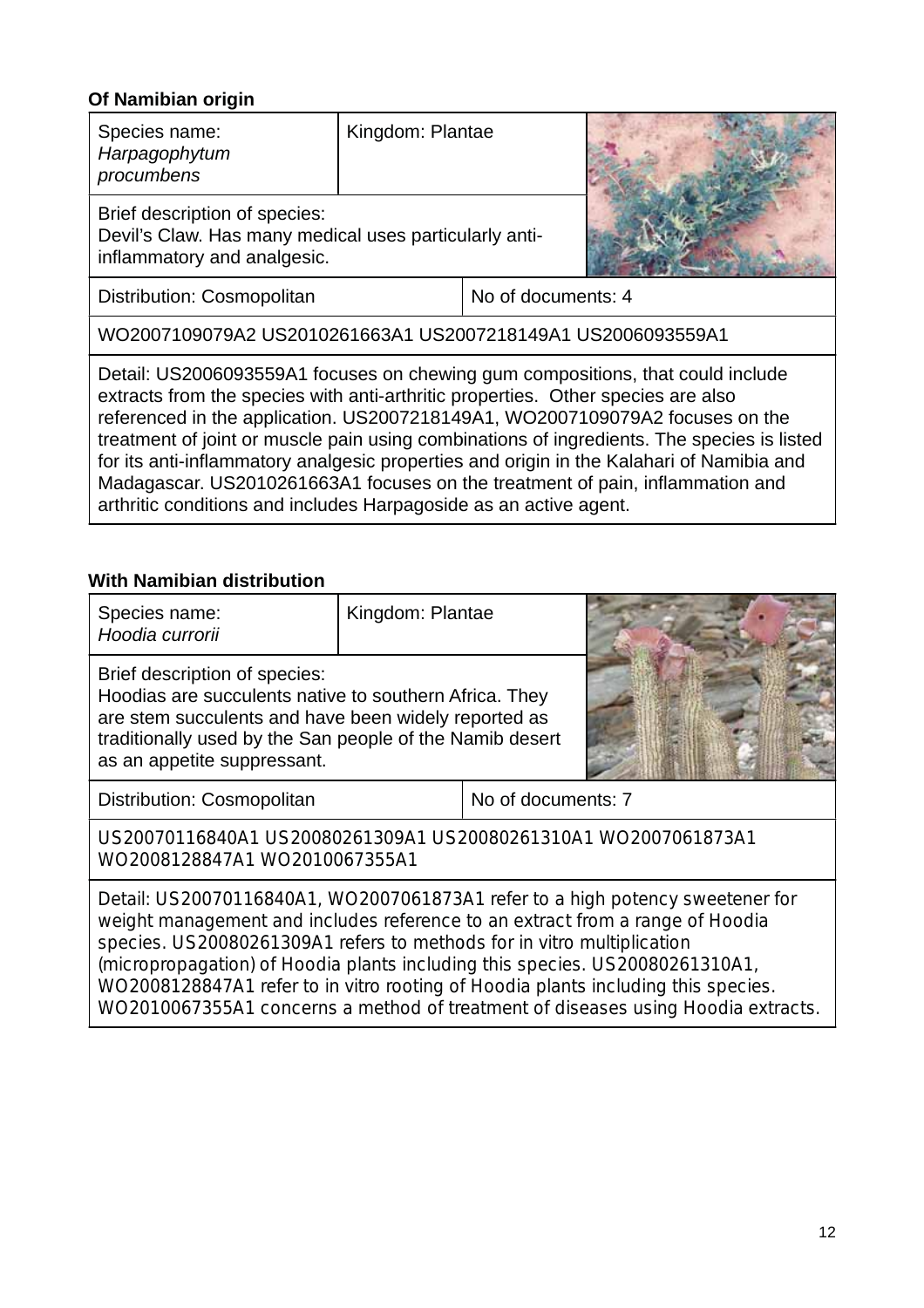| Species name:<br>Hoodia juttae                                                                                                                                                                                                             | Kingdom: Plantae   |  |  |  |
|--------------------------------------------------------------------------------------------------------------------------------------------------------------------------------------------------------------------------------------------|--------------------|--|--|--|
| Brief description of species:<br>Hoodia juttae is a species of plant in the Apocynaceae<br>family. It is endemic to Namibia. Its natural habitats are<br>rocky areas and cold desert. It is threatened by habitat<br>loss.                 |                    |  |  |  |
| Distribution: Endemic                                                                                                                                                                                                                      | No of documents: 3 |  |  |  |
| US20080261309A1 US20080261310A1 WO2008128847A1                                                                                                                                                                                             |                    |  |  |  |
| Detail: US20080261309A1 refers to methods for in vitro multiplication<br>(micropropagation) of Hoodia plants including this species. US20080261310A1,<br>WO2008128847A1 refer to in vitro rooting of Hoodia plants including this species. |                    |  |  |  |
| Of Namibian origin                                                                                                                                                                                                                         |                    |  |  |  |
| Snaciae nama:                                                                                                                                                                                                                              | Kingdom: Plantae   |  |  |  |

| Species name:<br>Hoodia triebneri                                                                                                                                      | Kingdom: Plantae |  |  |  |
|------------------------------------------------------------------------------------------------------------------------------------------------------------------------|------------------|--|--|--|
| Brief description of species:<br>Hoodia triebneri is a species of plant in the Apocynaceae<br>family. It is endemic to Namibia. Its natural habitat is rocky<br>areas. |                  |  |  |  |
| No of documents: 4<br><b>Distribution: Endemic</b>                                                                                                                     |                  |  |  |  |
| US20080261309A1 US20080261310A1 WO2007061873A1 WO2008128847A1                                                                                                          |                  |  |  |  |
| Detail. This ansoloo is listed in notente relating to Headis associational other members                                                                               |                  |  |  |  |

Detail: This species is listed in of the genus. patents relating to Hoodia gordonii and other members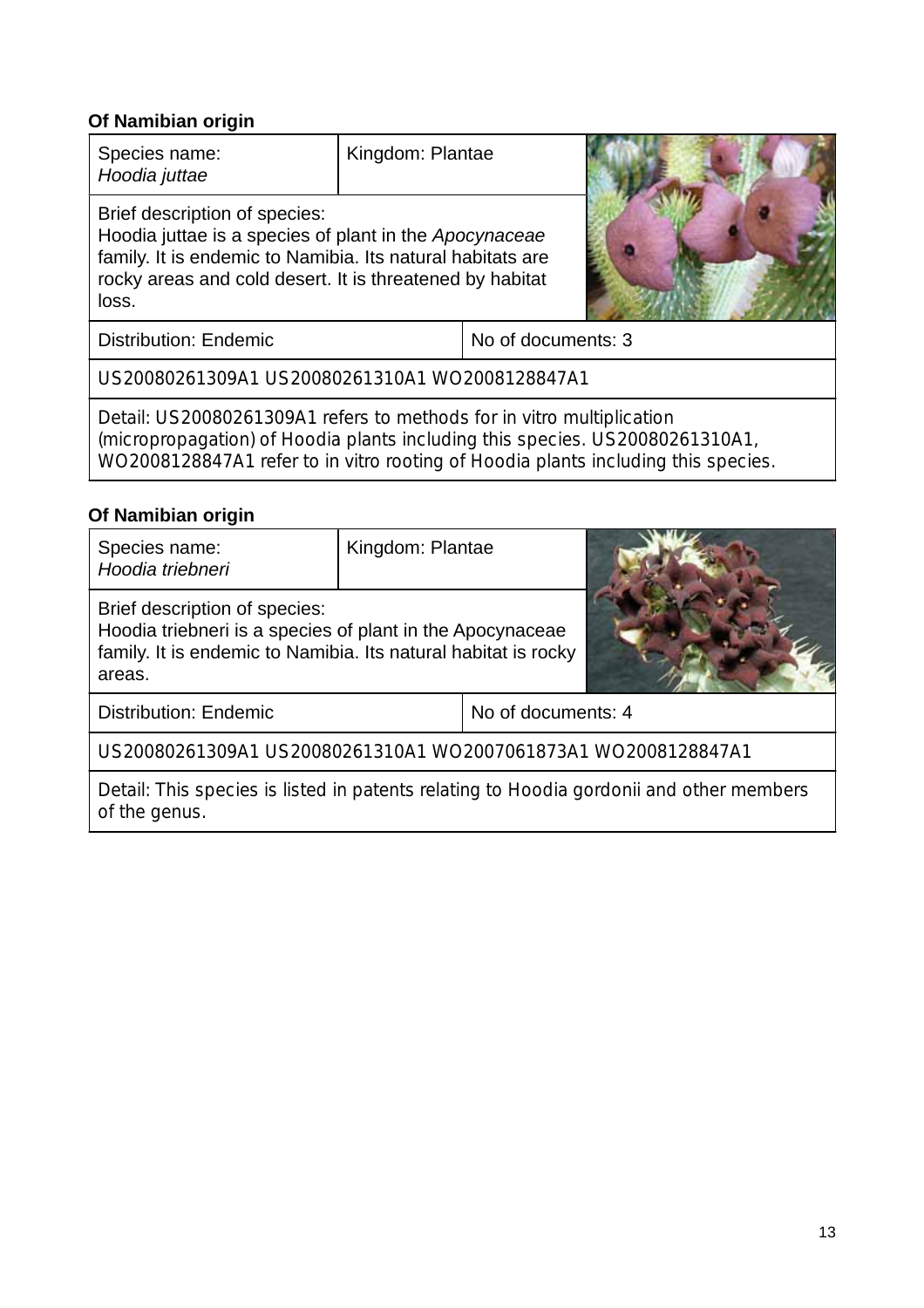| Species name:<br>Hoodia gordonii                                                                                                                                                                                                                                                                                                                                                                                                                                                                                                                                                                         | Kingdom: Plantae |  |  |  |
|----------------------------------------------------------------------------------------------------------------------------------------------------------------------------------------------------------------------------------------------------------------------------------------------------------------------------------------------------------------------------------------------------------------------------------------------------------------------------------------------------------------------------------------------------------------------------------------------------------|------------------|--|--|--|
| Brief description of species:<br>Hoodias are succulents native to southern Africa. They<br>are stem succulents traditionally used by the San people<br>of the Namib desert as an appetite suppressant.                                                                                                                                                                                                                                                                                                                                                                                                   |                  |  |  |  |
| No of documents: 8<br>Distribution: Cosmopolitan                                                                                                                                                                                                                                                                                                                                                                                                                                                                                                                                                         |                  |  |  |  |
| US2006159773A1 US2008261309A1 US20080261310A1 US2009155392A1<br>WO2006051334A1 WO2009079601A1 WO2008128847A1 WO2008128842A1<br>WO2006079056A1                                                                                                                                                                                                                                                                                                                                                                                                                                                            |                  |  |  |  |
| Detail: These documents are a small segment of a wider patent landscape for Hoodia<br>gordonii and members of the genus. Applications typically address issues such as<br>appetite suppression, obesity and high blood pressure (US2006159773A1,<br>WO2006079056A1), in vitro micropropagation (US2008261309A1, WO2008128847A),<br>combinations with other extracts such as Guarana (US2009155392A1), obesity<br>(WO2006051334A1). The documents listed only include references to Namibia and will<br>not reflect the wider landscape of documents that reference Southern Africa, South<br>Africa etc. |                  |  |  |  |

| Species name:<br>Monsonia drudeana                                                                                                                                              | Kingdom: Plantae                                                                                    |                    |  |  |
|---------------------------------------------------------------------------------------------------------------------------------------------------------------------------------|-----------------------------------------------------------------------------------------------------|--------------------|--|--|
| Brief description of species:<br>recorded in Namibia.                                                                                                                           | Monsonia is a genus with upwards of 85 species.<br>Drudeana is an unresolved name, only having been |                    |  |  |
| <b>Distribution: Uncertain</b>                                                                                                                                                  |                                                                                                     | No of documents: 1 |  |  |
| WO2007138531A2                                                                                                                                                                  |                                                                                                     |                    |  |  |
| Detail: The patent application is for treatment of erectile dysfunction and libido<br>enhancement using components from members of the Monsonia genus including M.<br>drudeana. |                                                                                                     |                    |  |  |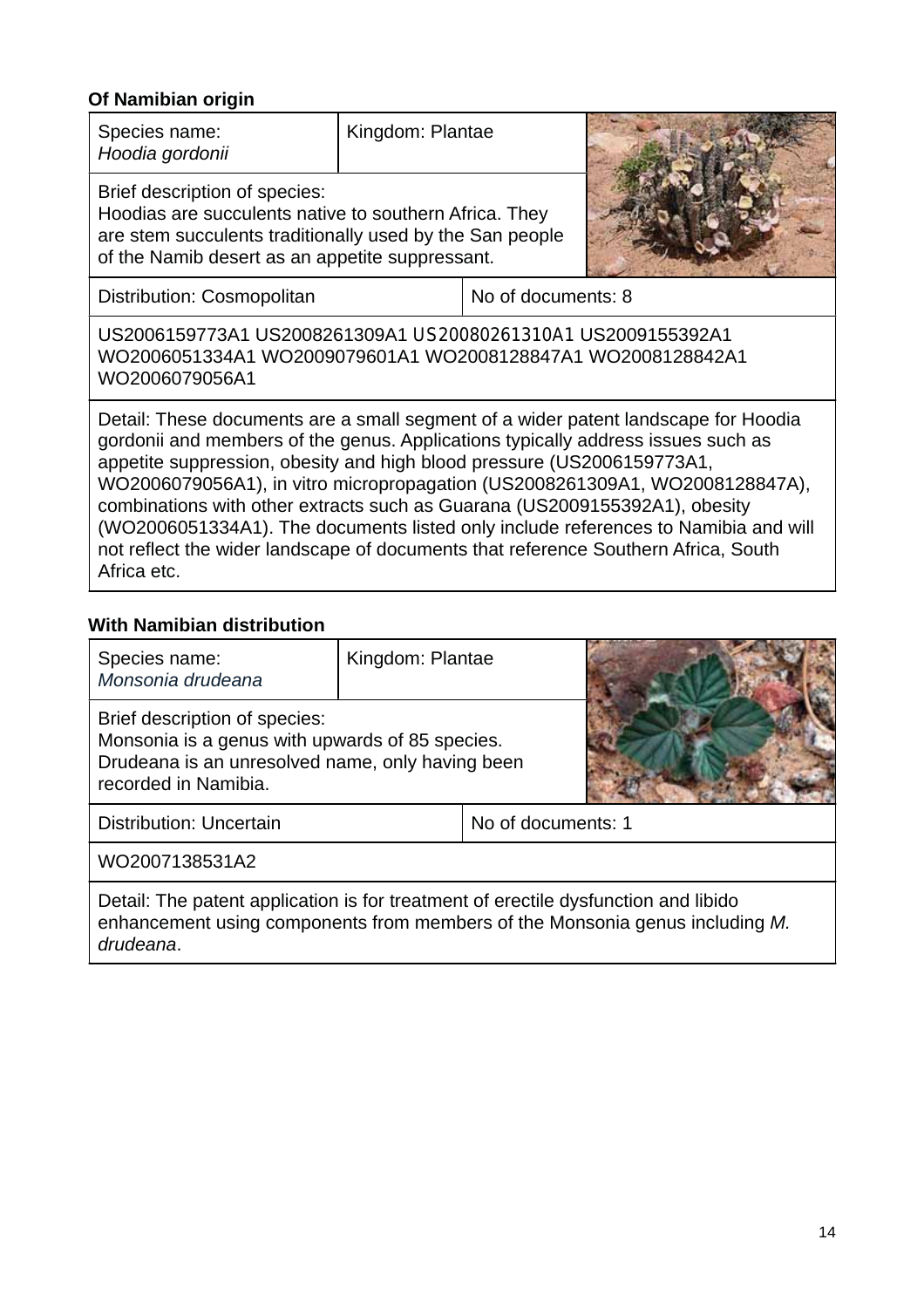| Species name:<br>Parabuthus villosus                                                                                                                                                                                                                                                                                                                                                                                                                                                                                                                                                                                                                           | Kingdom: Animalia |                    |  |  |
|----------------------------------------------------------------------------------------------------------------------------------------------------------------------------------------------------------------------------------------------------------------------------------------------------------------------------------------------------------------------------------------------------------------------------------------------------------------------------------------------------------------------------------------------------------------------------------------------------------------------------------------------------------------|-------------------|--------------------|--|--|
| Brief description of species:<br>The Black hairy thick-tailed scorpion is the largest<br>member of it's genus, living in southern Africa and feeding<br>on mice and lizards.                                                                                                                                                                                                                                                                                                                                                                                                                                                                                   |                   |                    |  |  |
| Distribution: Cosmopolitan                                                                                                                                                                                                                                                                                                                                                                                                                                                                                                                                                                                                                                     |                   | No of documents: 4 |  |  |
| US20040001806A1 US20040013740A1 WO2001087346A2 WO2001088105A2                                                                                                                                                                                                                                                                                                                                                                                                                                                                                                                                                                                                  |                   |                    |  |  |
| Detail: US20040001806A1 focuses on preparing dendritic cells from spinal cord stem<br>cells. The species appears in a list of organisms with venoms with a cytotoxic or necrotic<br>effect for use in a particular method for loading into dendritic cells with pharmaceutical<br>effect. US20040013740A1 forms part of the same family and further specifies use of a<br>peptide toxin in loading pharmaceutical dendritic cells. WO2001087346A2 is a German<br>language member of this patent family. WO2001088105A2 focuses on the production of<br>dendritic cells from bone-marrow stem cells using toxin charged cells and is in the<br>German language. |                   |                    |  |  |

| Species name:<br>Phoma species                                                                                                                                                                                                                                                                                                                                                                                                                                                                         | Kingdom: Fungi |  | No Image Available |  |
|--------------------------------------------------------------------------------------------------------------------------------------------------------------------------------------------------------------------------------------------------------------------------------------------------------------------------------------------------------------------------------------------------------------------------------------------------------------------------------------------------------|----------------|--|--------------------|--|
| Brief description of species:<br>Phoma is a genus of common coelomycetous soil fungi. It<br>contains many plant pathogenic species.                                                                                                                                                                                                                                                                                                                                                                    |                |  |                    |  |
| No of documents: 4<br>Distribution: Cosmopolitan                                                                                                                                                                                                                                                                                                                                                                                                                                                       |                |  |                    |  |
| WO1997005270A1 US5663193A EP842291A119980520 CA2227369A119970213                                                                                                                                                                                                                                                                                                                                                                                                                                       |                |  |                    |  |
| Detail: WO1997005270A1, US5663193A, EP842291A119980520, is a family of<br>(identical) applications by Merck & Co that focus on inhibitors of Farnesyl-protein<br>transferase for chemotherapeutic treatments and is based on a culture of the fungus<br>"isolated from leaf litter of the desert shrub, Zygophyllum staffii, collected in Omdel,<br>Namibia. This culture has been deposited with the American Type Culture Collection at<br>12301 Parklawn Drive, Rockville, MD 20852 as ATCC 74347". |                |  |                    |  |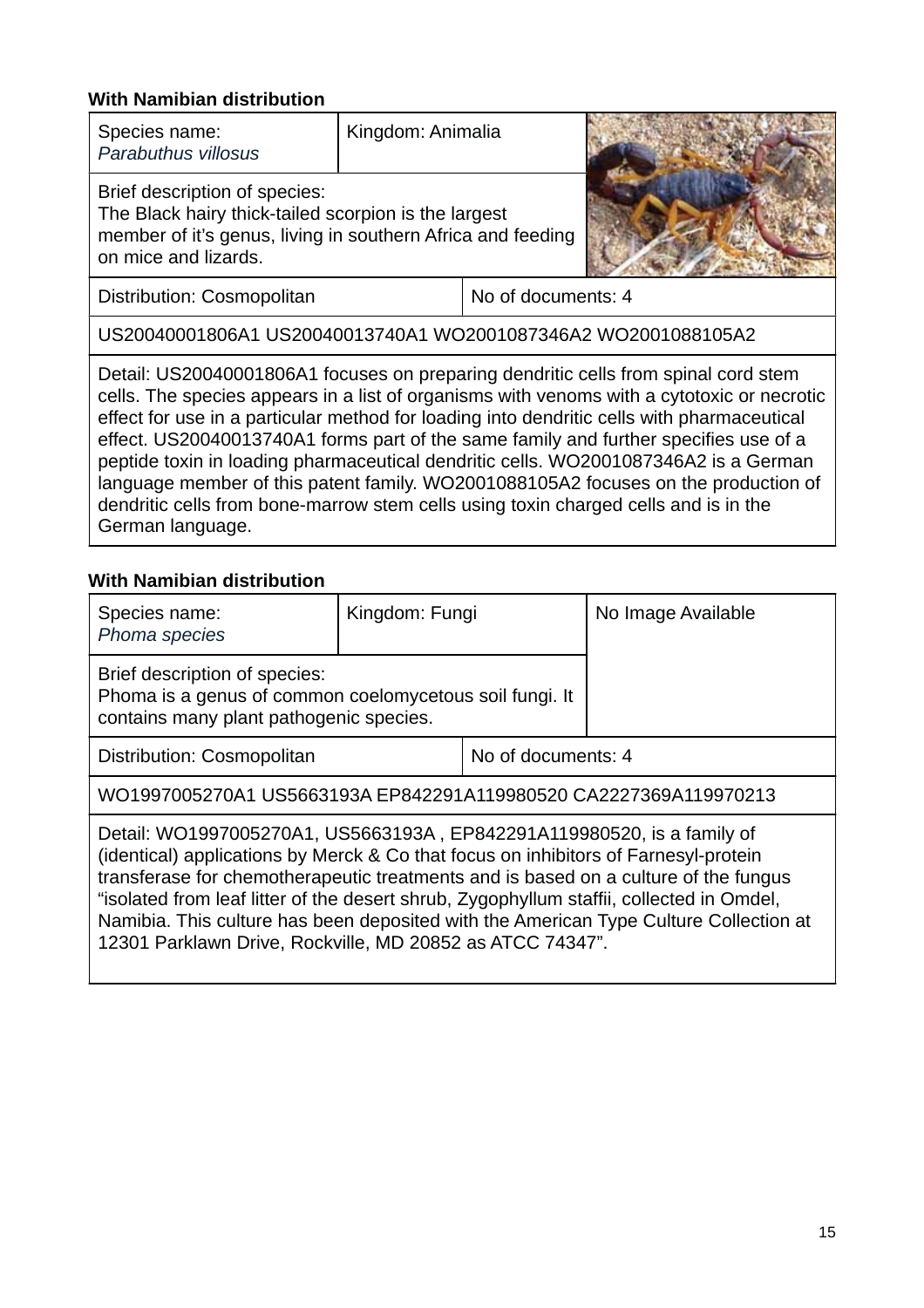| Species name:<br>SAT1/NAM/307/98 virus                                                                                        | Kingdom: Virales |  | No Available Image |  |
|-------------------------------------------------------------------------------------------------------------------------------|------------------|--|--------------------|--|
| Brief description of species:<br>A foot and mouth virus collected from buffalo in the West<br>Caprivi Game Reserve in Namibia |                  |  |                    |  |
| No of documents: 1<br>Distribution: Uncertain                                                                                 |                  |  |                    |  |
| US2011014232A1                                                                                                                |                  |  |                    |  |
| Detail: US2011014232A1. This patent application relates to chimeric food and mouth                                            |                  |  |                    |  |

disease viruses and methods for eliciting immune virus responses using the chimeric virus. The applicant states that they used the virus from Namibia in constructing the chimeric virus. The chimeric virus is used in producing inactivated antigens for vaccines against the live viruses.

## **African Distribution Including Namibia**

| Species name:<br>Sclerocarya birrea                                                                                                                                                                                          | Kingdom: Plantae |  |                                      |
|------------------------------------------------------------------------------------------------------------------------------------------------------------------------------------------------------------------------------|------------------|--|--------------------------------------|
| Brief description of species:<br>Sclerocarya birrea, the Marula, is a medium-sized<br>dioecious tree, indigenous to the miombo woodlands of<br>Southern Africa, the Sudano-Sahelian range of West<br>Africa, and Madagascar. |                  |  |                                      |
| Distribution: Cosmopolitan                                                                                                                                                                                                   |                  |  | No of documents: 105 (Appears in the |

claims of 14 do cuments) WO2002094299A1 WO20060 97806A1 WO2 008074935A2 WO2009053652A2

WO2010018047A2 WO20130 79623A1

Detail: 105 patent documents worldwide make reference to this species. 14 contain references to the species in the claims. The following are a brief sample where the species appears in the claims. WO2002094299A1 focuses on medicinal plant extracts for treating diabetic diseases. WO2006097806A1 antioxidants based on Anacardiaceae species. WO2008074935A2 for biologically active compositions for treating metabolic disorders and obesity. WO200 09053652A2 fo r pharmaceutic al or dietetic composition for inhibiting intestinal absorption of sugar in combination with Nigella sativa. WO2010018047A2 for cosmetic compositions comprising oil from Sumac plants. WO2013079623A1 for Vicenin 2 analogues for use as antispasmodic or prokinetic agents in a dietary supplement or drug.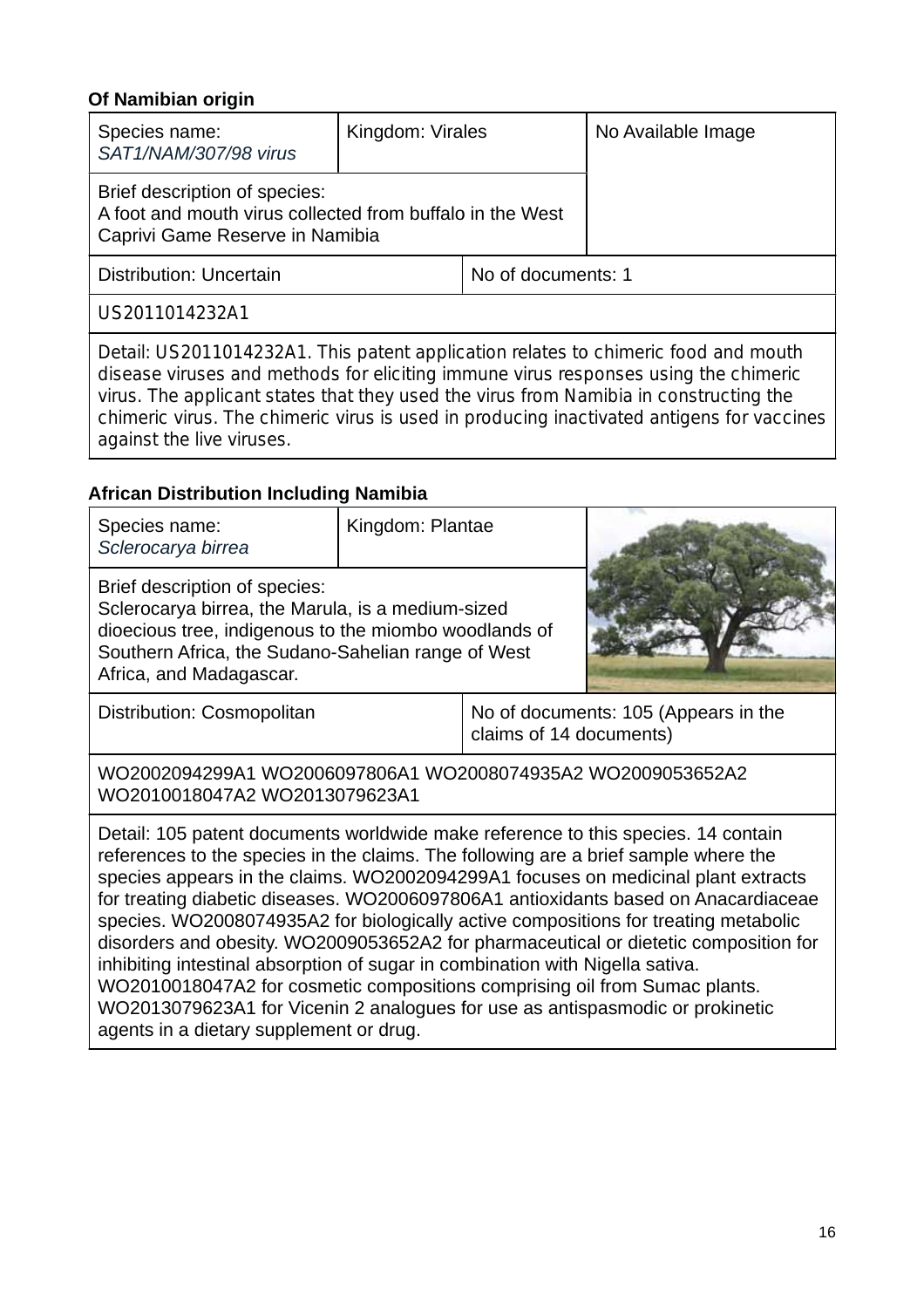| Species name:<br>Sicarius albaspinosis                                                                                                                                  | Kingdom: Animalia |  | No Image Available |
|-------------------------------------------------------------------------------------------------------------------------------------------------------------------------|-------------------|--|--------------------|
| Brief description of species:<br>A member of the genus of Sicarius spiders, also known as<br>assassin spiders. They live in dry and sandy places in<br>Southern Africa. |                   |  |                    |
| No of documents: 8<br>Distribution: Cosmopolitan                                                                                                                        |                   |  |                    |
| US20030175261A1 US20040001806A1 US20040013740A1 US6998389B2<br>WO2001043754A2 WO2001087346A2 WO2007071716A1 WO2008074872A1                                              |                   |  |                    |

Detail: US20030175261A1, US6998389B2 focus on pharmaceutical compositions made from spider venom for treating tumours. A pharmaceutical composition consisting of a peptide toxin and enzyme fro m one of four S Sicarius species , including S. hahni is claimed. WO2007071716A1 extends the earlier applications to both tumours and viral diseases including hepatitis A and is in the German language. WO2008074872A1 also extends the original application to treatment for brain tumours. This set appears to form a patent set that is being divided into separate targeted applications

#### **With Namibian distribution**

| Species name:<br>Sicarius hahni                                                                                                                                                                                       | Kingdom: Animalia |                    |  |  |  |
|-----------------------------------------------------------------------------------------------------------------------------------------------------------------------------------------------------------------------|-------------------|--------------------|--|--|--|
| Brief description of species:<br>The six-eyed sand spider is a medium-sized spider with<br>body measuring 8 to 15 mm and legs spanning up to 50<br>mm, found in deserts and other sandy places in Southern<br>Africa. |                   |                    |  |  |  |
| Distribution: Cosmopolitan                                                                                                                                                                                            |                   | No of documents: 8 |  |  |  |
| US20030175261A1 US20040001806A1 US20040013740A1 US6998389B2<br>WO2001043754A2 WO2001087346A2 WO2007071716A1 WO2008074872A1                                                                                            |                   |                    |  |  |  |
| Detail: This species is included in the documents for Sicarius albaspinosis. The                                                                                                                                      |                   |                    |  |  |  |

remaining documents are covered under Parabuthus villosus.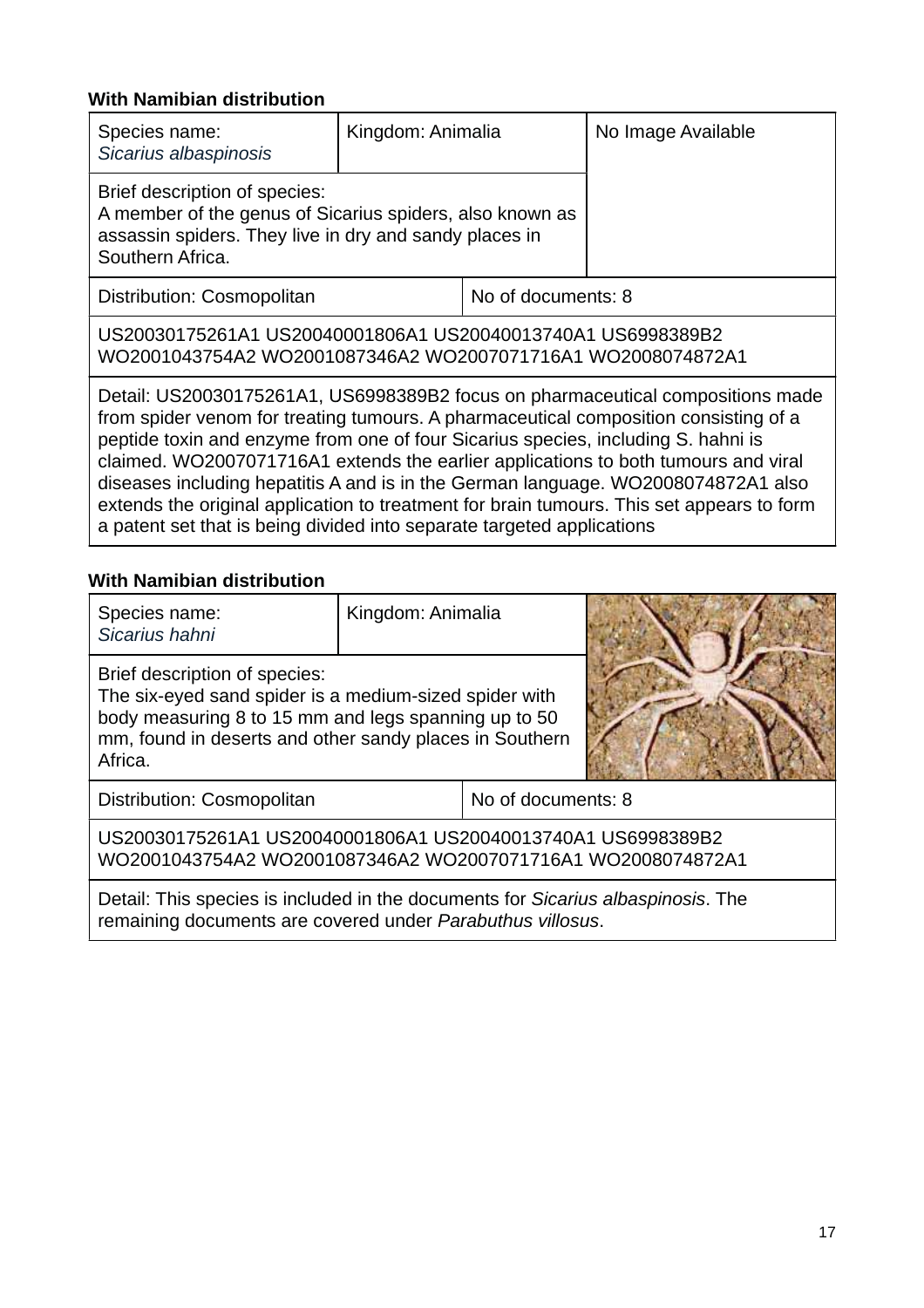| Species name:<br>Sporomiella minimoides                                                                                                                                                                                                                                                                                                                                                                                                                                                                                                                                                                                                                                                                                                                                                                                    | Kingdom: Fungi |  | No Image Available |  |
|----------------------------------------------------------------------------------------------------------------------------------------------------------------------------------------------------------------------------------------------------------------------------------------------------------------------------------------------------------------------------------------------------------------------------------------------------------------------------------------------------------------------------------------------------------------------------------------------------------------------------------------------------------------------------------------------------------------------------------------------------------------------------------------------------------------------------|----------------|--|--------------------|--|
| Brief description of species:<br>Sporormiella is a genus of fungi in the family<br>Sporormiaceae. Species of the genus are obligately<br>coprophilous, occurring on the dung of herbivores. An<br>extract shows anti-fungal properties.                                                                                                                                                                                                                                                                                                                                                                                                                                                                                                                                                                                    |                |  |                    |  |
| <b>Distribution: Endemic</b><br>No of documents: 2                                                                                                                                                                                                                                                                                                                                                                                                                                                                                                                                                                                                                                                                                                                                                                         |                |  |                    |  |
| US5801172A GB2315489A                                                                                                                                                                                                                                                                                                                                                                                                                                                                                                                                                                                                                                                                                                                                                                                                      |                |  |                    |  |
| Detail: The two applications in the same patent family dating from the mid/late 1990s<br>focus on an anti-fungal agent with broad spectrum anti-fungal activity against plant<br>fungal pathogens. "The producing organism was isolated from giraffe dung collected in<br>Namutoni, Namibia". The applicant (Merck) also specifies that "The compound of the<br>present invention is a natural product produced from a strain of Sporormiella minimoides<br>Ahmed & Cain (Ascomycotina, Pleosporales), MF 5867, in the culture collection of<br>Merck & Co., Inc., Rahway, NJ. The fungi has been deposited under the Budapest<br>Treaty in the culture collection of the American Type Culture Collection on June 20, 1996<br>at 12301 Parklawn Drive, Rockville, Md. 20852 and assigned accession number ATCC<br>74372." |                |  |                    |  |